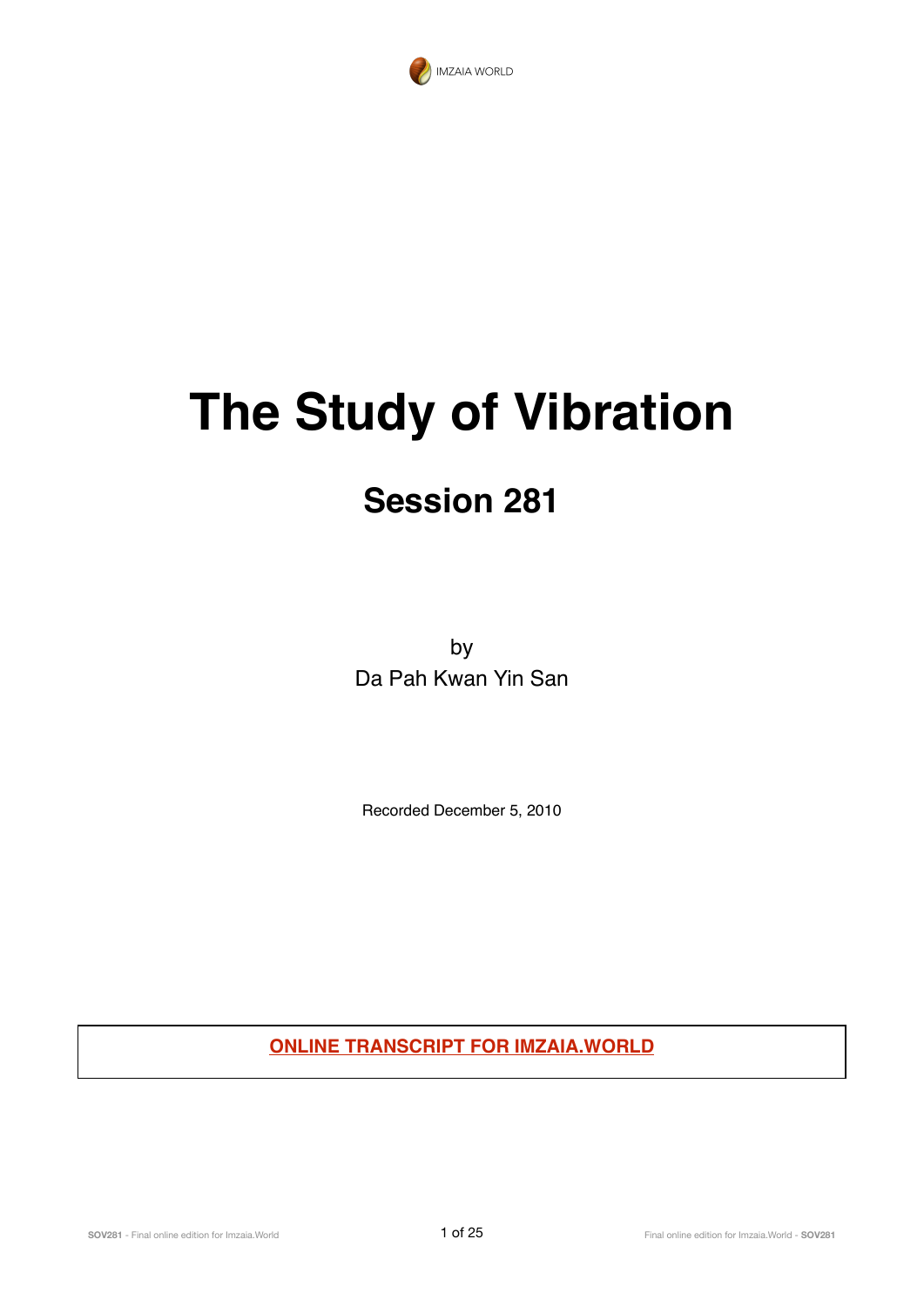

#### **Session Description**

Session 281 is a presentation by Da Pah Kwan Yin San who opens this first part of a three part introductory set of lectures on the Sovereign Ascension Spectrum technique (a.k.a. the SAS technique).

The brainchild of Da Pah Ekara San, the SAS technique finds its origins not thousands but millions of linear years ago, in a period of cosmic time often referred to in The Study of Vibration as the Fluid Lemuria (as opposed to the vibrational, third density Lemuria, which existed around 50.000 years ago on Earth).

As the English translation of the name suggests, the SAS technique is an ascension training program, originally taught by Da Pah Ekara San, that takes the student to the edge of one's known reality and beyond.

In Da Pah Ekara San's own words: "The Sovereign Ascension Spectrum (SAS) Technique that we are proposing hopes to enhance, advance and speed up the experience of you letting go of your mind so that you may connect quicker to all of life to the fullest, so that you may create a New Earth with your full consciousness intact. Indeed, all of this is available. The wonderful thing about this technique is that only certain things, and not the vast entirety of the mind world within you, has to be broken down for the entire system to fall apart completely and, in essence, for you to be liberated once more."

Although The Study of Vibration Sessions are not necessarily designed to be studied and worked with in linear sequence, akeyasan students that have already studied Sessions 169 through 203 (often referred to as the Mastering the Grand Illusions Collection or the MGI Collection) will find themselves arriving at deeper insights and expanded understandings by studying the SAS technique, which takes many of the concepts originally offered in the MGI Sessions and moves those into practice. Both Collections can also be experienced and studied in their own right.

As Da Pah Kwan Yin San explains, in its introductory stage the Sovereign Ascension Spectrum technique is designed to help you move through your daily situations with mastery and reach for the truth of what is really happening to you in every moment. Even in the course of these three introductory Sessions, the student learns to interact inter-dimensionally with the neural nets of the brain, achieving full access to belief systems and synaptic pathways created through years of new and repeating experiences. Da Pah Kwan Yin San goes on to explain that, with proper training, the SAS technique as taught by ascended life, can expand one's mind to encompass the entirety of creation, which is not the end of the ascension road, "but it certainly is when the fun truly starts."

#### **Other Topics Include**

- Learn how to neutralize charged neural pathways in the brain
- The SAS technique as a major detox system for your neural net and energy grid
- The mind matrix is designed to stop the personality from escaping it
- False Memory Identification
- Light body Merkabah Restoration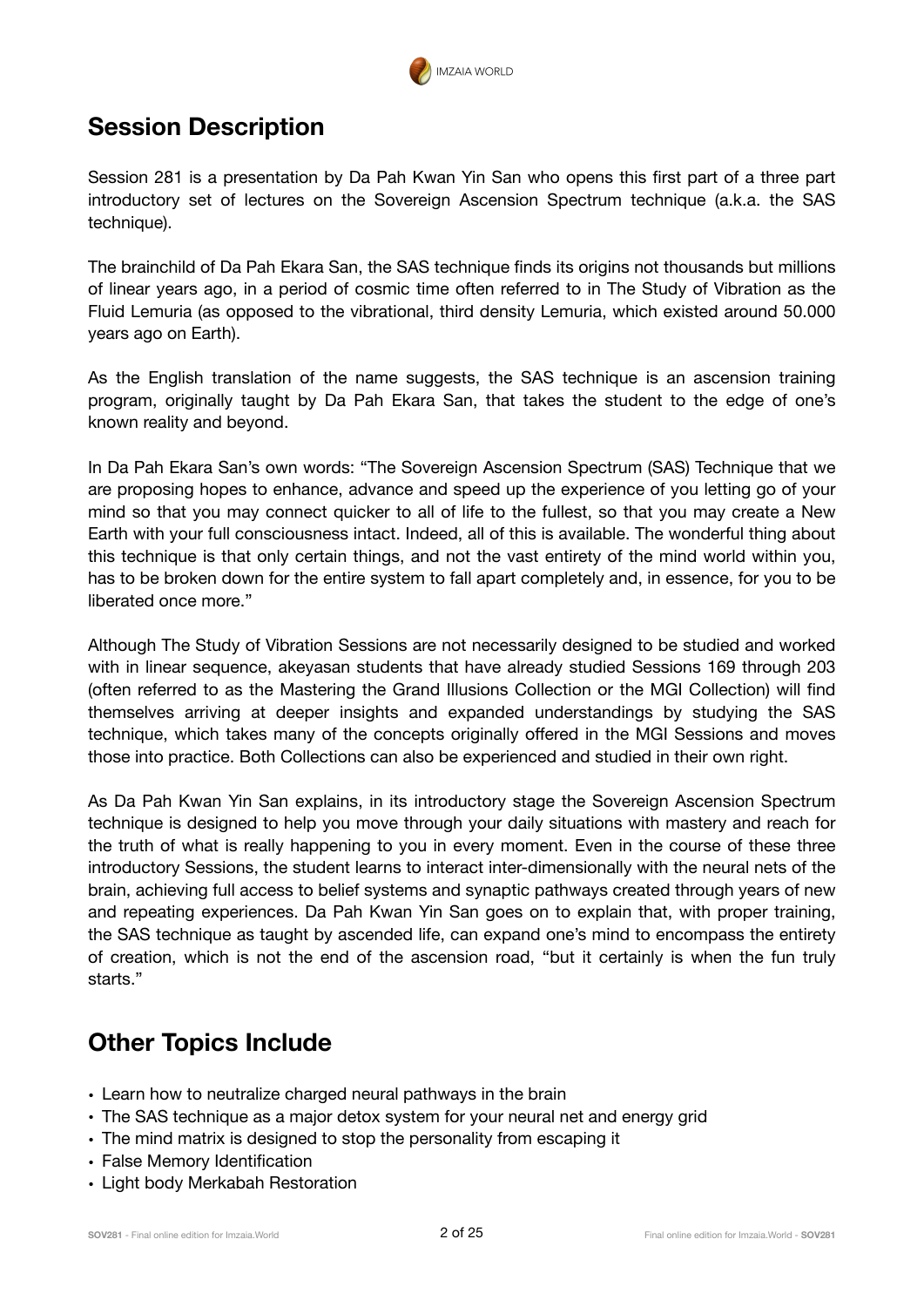

- The restrictiveness of choices within the mind matrix reality
- You are making choices that you have been taught to make
- The SAS technique is about becoming the programmer of your mind and reality
- Memory gaps
- Authority Identification
- Lack Identification
- Pillars of Identification
- Gender Identification
- The Ascension Codes
- Sub-Frequential Realities
- Tonality & Tonal Reality
- The impact of childhood experiences and of other lifetimes
- Teaching the SAS Technique
- What you are doing in every moment matters
- Attributes, Aspects, Archetypes, Sub-Archetypes
- Personality types & Personas

Originally Titled: "The Sovereign Ascension Spectrum (S.A.S.) Technique: Introduction, Part 1"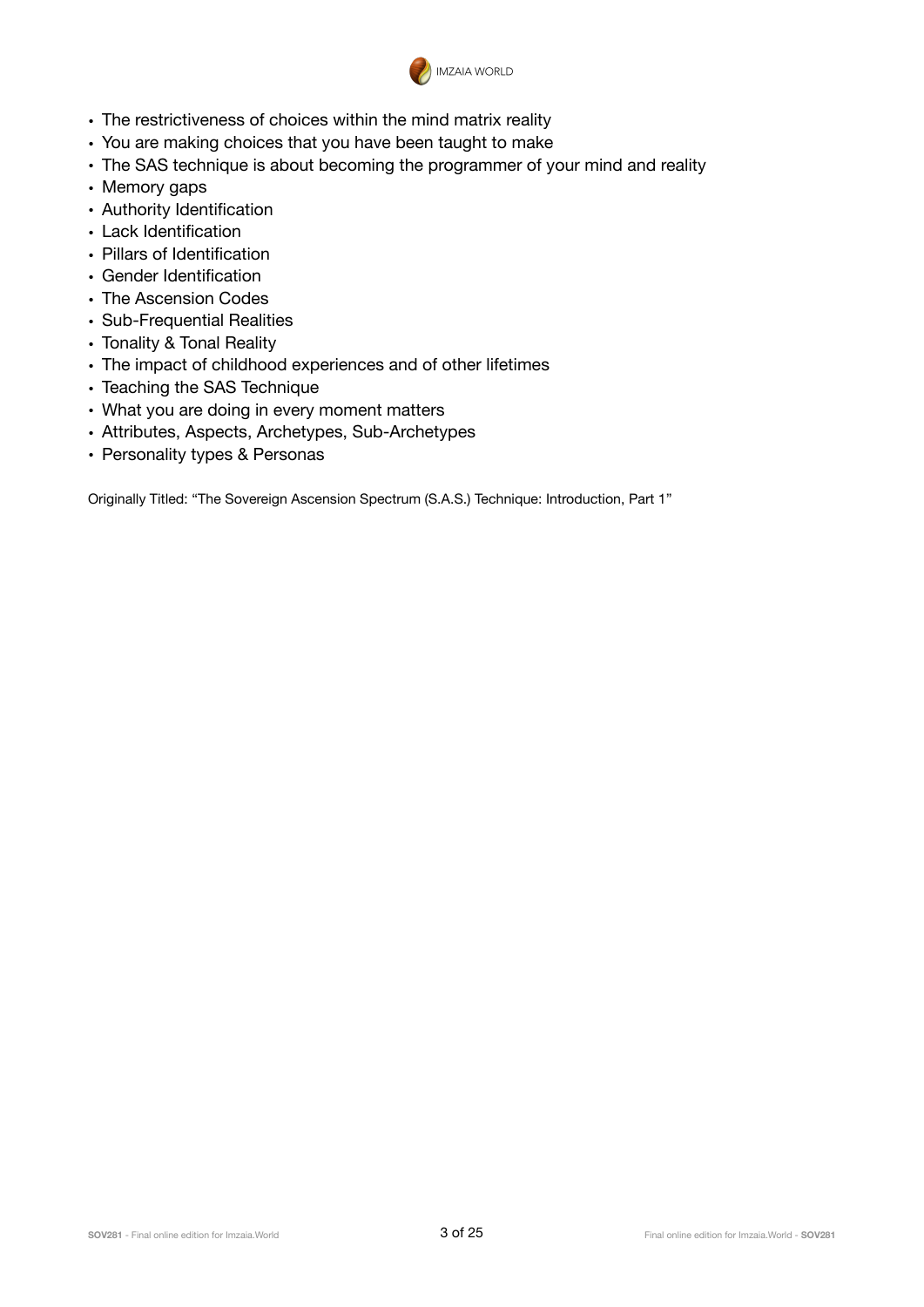

#### **Session Notes**



#### Sub-illusions and sub-archetypes happen when we are dealing with the personality's or the neural net's MAIN PILLARS OF IDENTIFICATION (3)

Step two: False Memory Identification

Step three : Light Body Mer Ka Ba restoration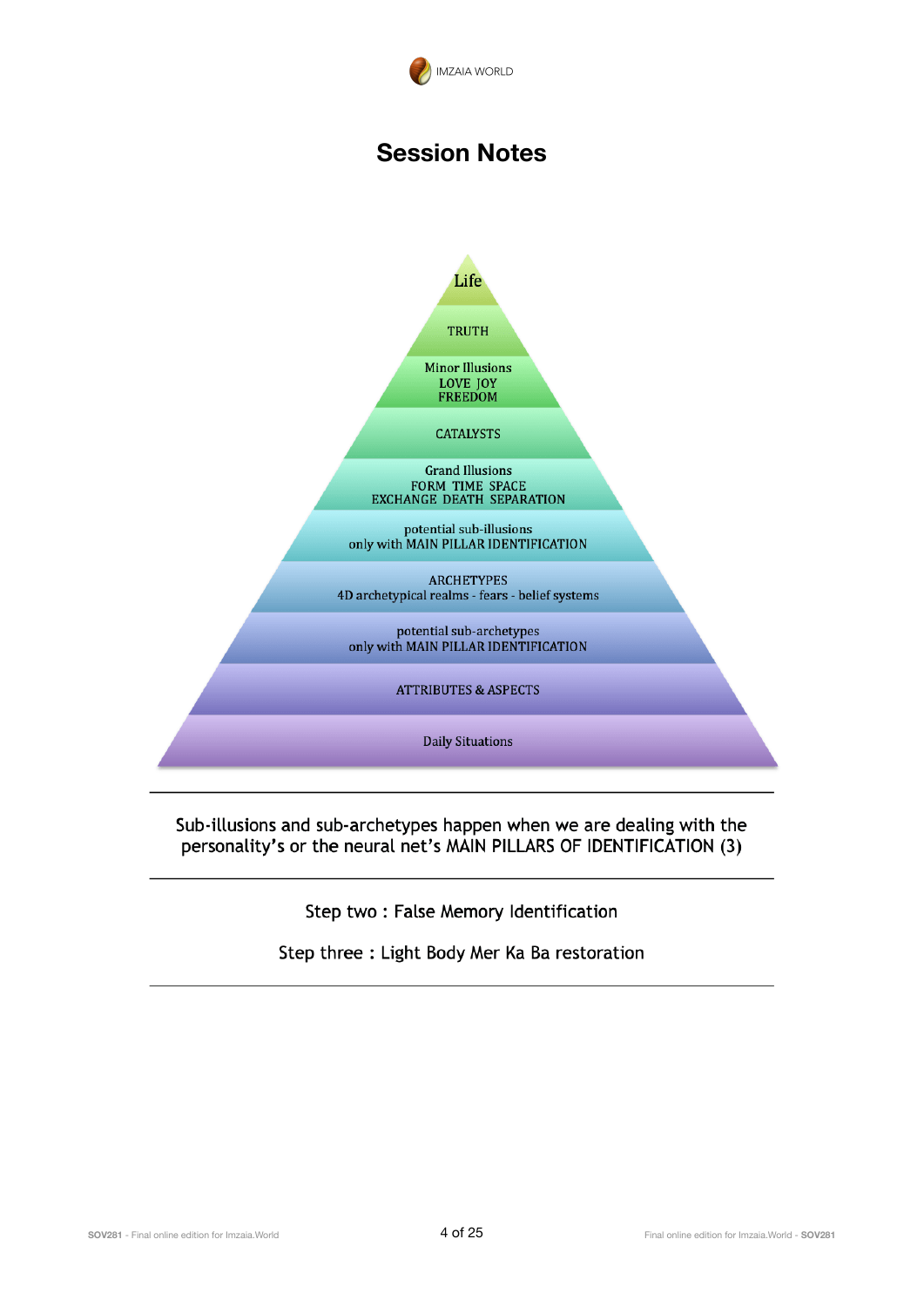

Many, many greetings and welcome on this beautiful Sunday afternoon to the first Global Master Class presented by imzaia.world.

Today we will be talking about the SAS Technique and I am sure that many of you out there have already heard about this as you have browsed the material of our website.

I am Da Pah Kwan Yin San and I am here today with Da Amy San.

**Da Amy San**: Yes, hello everyone and thanks for joining in this beautiful class that we are having together. I am sure this information about the SAS Technique will do a lot for you, will change a lot.

**Da Pah Kwan Yin San**: It is true because SAS (for people who may not know, who have not read the brochure or anything) stands for the 'Sovereign Ascension Spectrum Technique', and it is something that was developed many millions of years ago in what was called the 'fluid Lemuria' – not the Lemuria that everyone speaks about, which was more based on the physical reality that humans exist in today, but in a more timeless and spaceless experience of Lemuria that actually permeates even our life and everything in this world in this moment. It is amazing how this energy is always available to people, and part of what the SAS Technique does of course is bring that back to them. So we are very excited that we can finally start talking about this.

**Da Amy San**: Definitely.

#### **Strong Connection to Mastering the Grand Illusions**

**Da Pah Kwan Yin San**: In fact, the SAS Technique is the brainchild I should say of Da Pah Ekara San, who many of you out there of course know from series such as Mastering the Grand Illusions of course, which bases the entire SAS Technique spectrum in it, but as many people, who have gone through the Mastering the Grand Illusion Series in the last two/three years or so, have said: "It's a great series, but it is very difficult for everyone to actually get the entire overview of what is being presented."

Yes, everyone knows that the Grand Illusions are Form, Time, Space, Exchange, Death, and Separation and everyone knows probably everything that has been said in those fourteen episodes presented by Da Pah Ekara San and Da Ojadasan'ka Adamus Valen San and Da Ejakasan'da Kuthumi San and others (I believe Da Satya San was part of it too), but this Online Master Class that we are starting today (this is the introduction to it) will start moving all of that into more of a practical arena, where people will be able to start working with the neural net in their brains, in their heads, which forms their belief systems,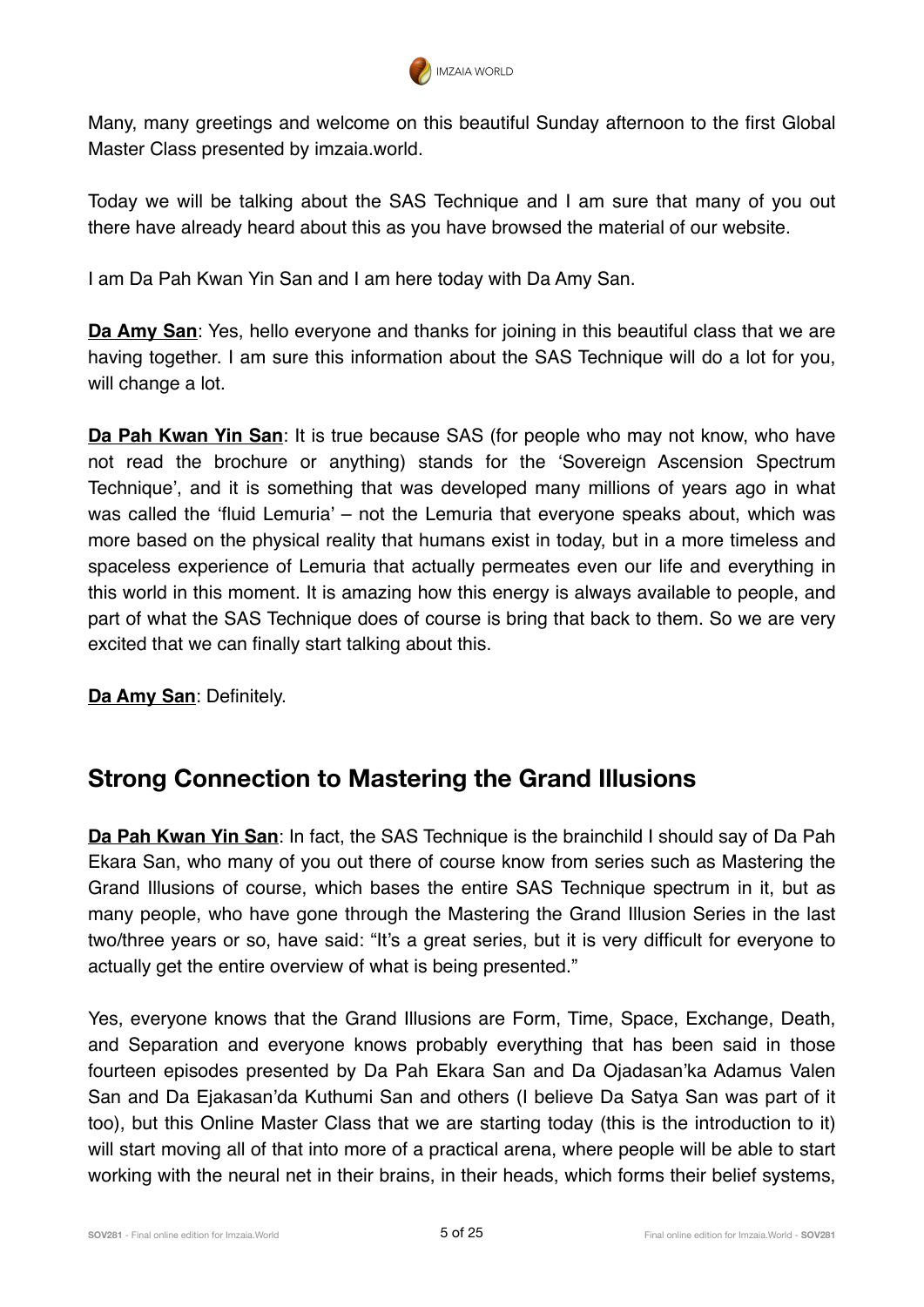

and start literally erasing or neutralizing some of the neuro-synaptic pathways that have been created through years of experience.

**Da Amy San**: We have been working with it here several times of course, and what it kind of does is give you the neutral overview of what is happening and connecting everything – the illusions with your attributes and with your pillars – and that really makes it so neutral that you can see it and that you can just drop it, change it.

**Da Pah Kwan Yin San**: Yes, that is the beauty about it because everyone that is participating in this class today obviously has already had the notes sent to them before the class started, so everyone (I am assuming) will have already looked at that.

So if you take that in front of you right now, the pyramid structure that we have presented you with before this class started, then you see all of the arenas and all of the segments there are to the SAS Technique and everything it touches. As you can see in the middle there, the Grand Illusions are only a small part of the entire thing. The beauty about the SAS Technique is that it all starts with your daily situations and it takes you all the way up to what has been blocking you; to translate those daily situations into your direct experience of life. When we talk about 'life' of course, we are not talking about life as it is lived here. That would be more like a mental construct.

#### **Da Amy San**: Survival.

**Da Pah Kwan Yin San**: Survival instead of living, indeed. The survival that Da Amy San just mentioned is basically taking place in your pyramid between everything that is between the 'Daily Situations' and 'Life' at the top itself. A lot of people are surprised when they see everything that is basically illusion, that is basically a construct, but all of that (attributes, aspects that we will be talking about today, the potential archetypes and subarchetypes that exist, the Grand Illusions obviously and the sub-illusions, the catalysts between those illusions and the minor illusions of love, joy, and freedom) how all of that connects back to truth, and obviously how all that connects to life. Many people are surprised when they see such a vast construct and that everything inside of that construct can be identified as the life they have lived. Just like Da Amy San said, in the last half year or so I think the Akeyasans here at Hana San Ka in Tintagel have been working on this technique and have been experiencing things through it.

#### **Overview of What to Expect**

Let us get a bit more clarity on the situation. I am just going to give you an overview right now of what you can expect, not just today but also in the SAS Technique classes that are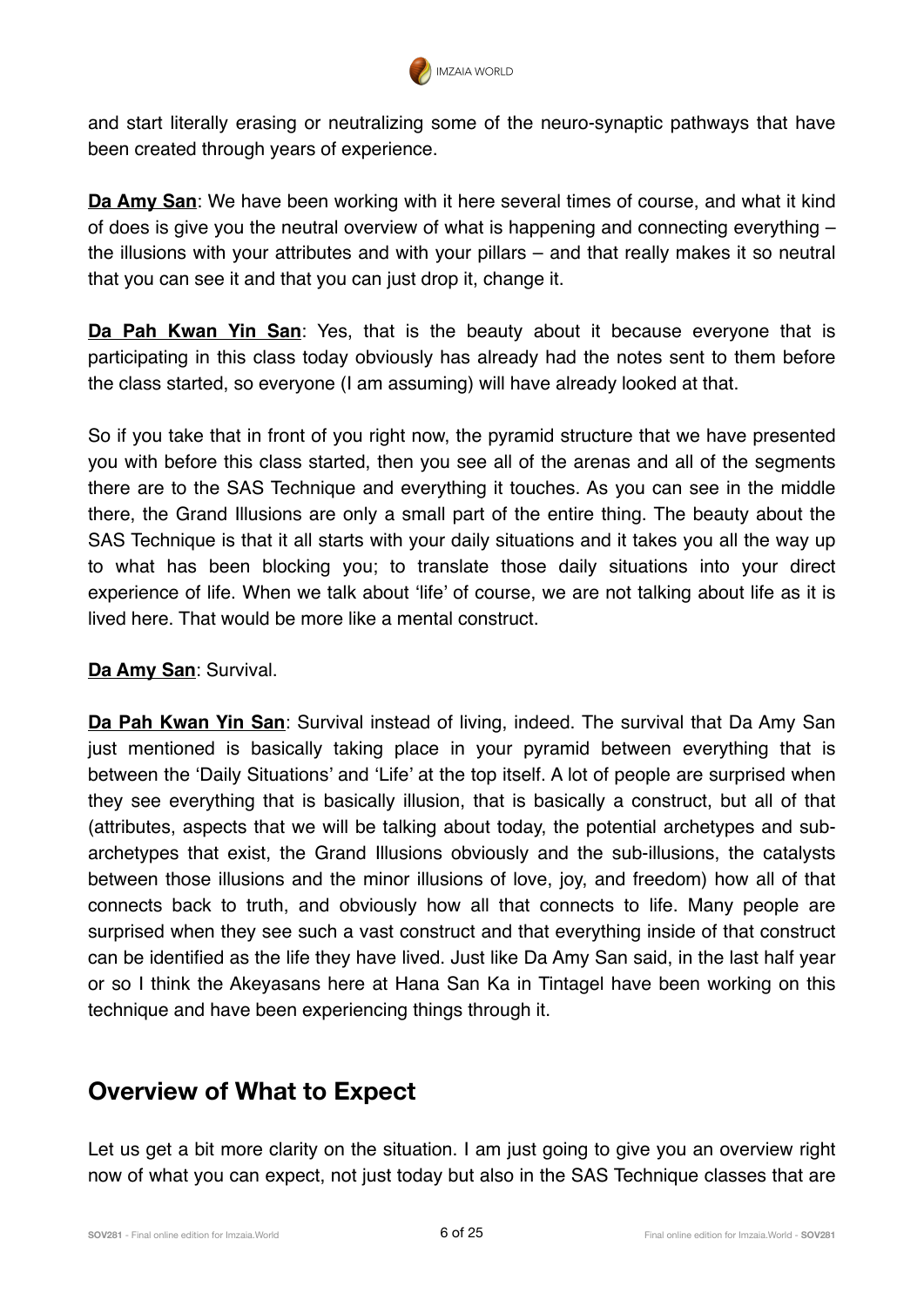

to come, because as many people know who visit our website (I think everyone who is connecting to this material right now would be visiting our website, otherwise they would not know that the material existed), we have a lot of free information out there. I already mentioned the Mastering the Grand Illusion Series. There is also the Alchemy of Ascension Series, there is the Cosmic Manifest Series that started in 2007 that we now are translating into English (some of it was in another language), and there is the Divinity Manifest, the Reality under Construction Series – in other words there is hundreds and hundreds of hours worth of material out there that people have been connecting to, that you all out there have been connecting to and that has obviously brought some clarity back to the life that you are living.

But now we are going to take it a step further with this course that we are presenting, the SAS Technique, and with another course that will be kind of linked to it called the Ascension Codes. We are going to take it one step further. As I said before, we are going to be taking it into the practical. The beauty about that is that we can offer these courses (the SAS Technique courses and the Ascension Codes classes) for people who are really ready and willing to take the next step. I guess that is where the expertise of people such as Da Amy San and the people who also are also present here but not in the studio right now, Da Georgie San, Da Pahdasan'ka Barak Solarys San and Da Rose San, will come in handy, because of course the only thing we really do here except for working is working on what is happening on the inside.

All of that just to say that there is a lot of information out there and that this is going to basically take it one step further. It is going to tie in a lot of the loose ends for instance that have been building up in the course of three or four years or maybe even more of ascended information that has been coming through, first started by Da David Dubié San, then continued with Da Jeshua Ben Ekara San, and now continued with myself, Da Pah Kwan Yin San.

**Da Amy San**: It makes very much sense that this is going to be the next step, because everything that is in the channelings right now you can kind of play with a little bit, while if you are going to do this, I mean, then we are really talking seriously working on yourself in a fun way.

**Da Pah Kwan Yin** San: Not always that fun.

**Da Amy San**: No, not always that fun; that is true too.

**Da Pah Kwan Yin San**: It can be quite intense.

**Da Amy San**: Sometimes that is true, but you do start to know that it is going to break away something again, that you are going to blow up a neural pathway again.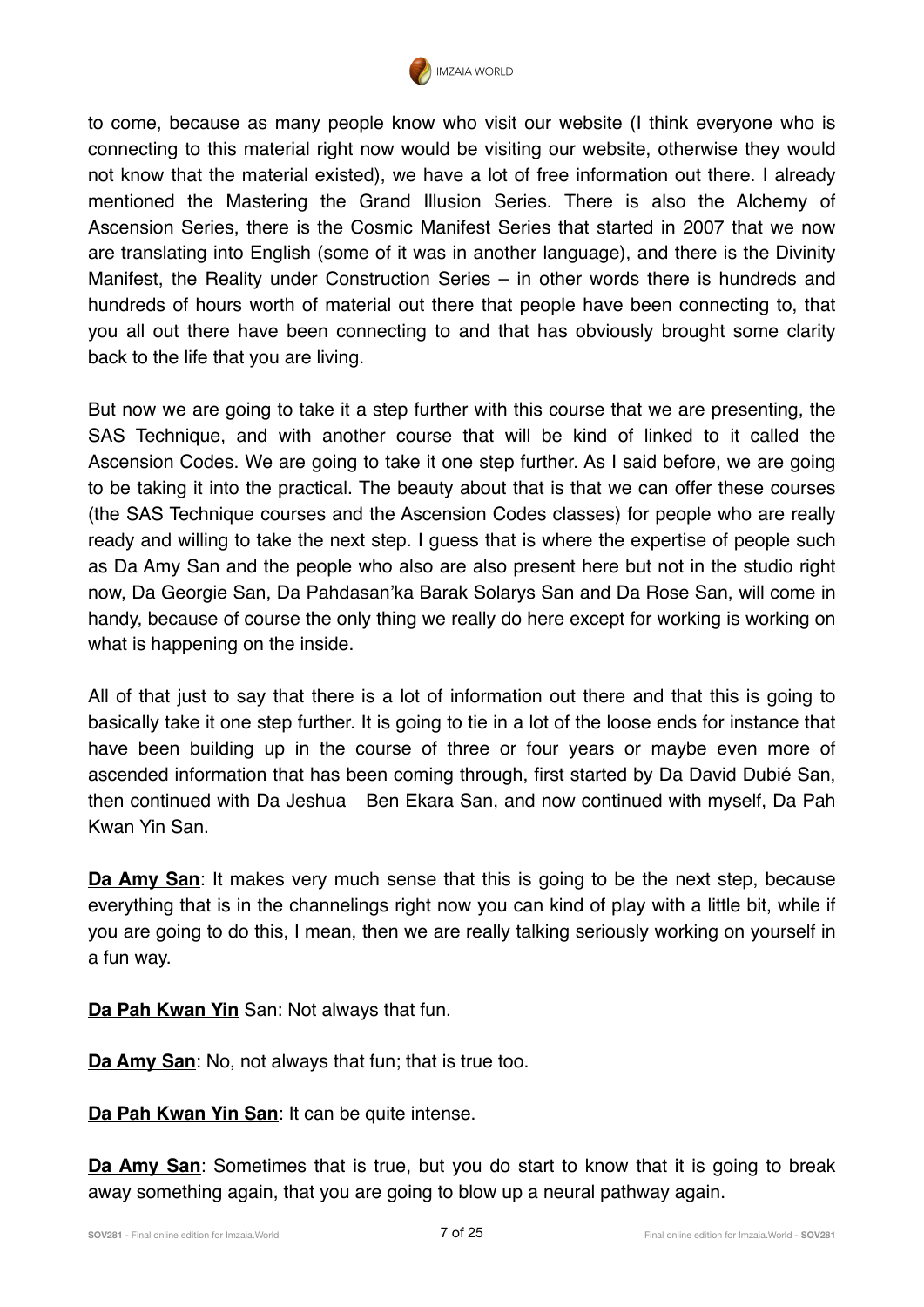

**Da Pah Kwan Yin San**: Exactly. And you feel the immediate expansion that comes with that.

#### **Neural Pathways & False Memory Identification**

And that, Amy San, brings me into the first step of the SAS Technique, which literally is the blowing up of neural pathways. For people who have the notes in front of them, the one page that we have provided for you today, the entire pyramid that you can see, going all the way from the 'Daily Situations' all the way up to 'Life' is basically step one of the SAS Technique itself, which is the deletion and neutralization or  $-$  as they say it here  $-$  'the blowing up' of neural pathways.

I am going to be talking to you today about neural pathways, what they are beyond the information that many of you perhaps already know, how they are formed, why this structure is in place and what you can do about it. All of that is to be found within that pyramid, which basically covers the entire spectrum of Ascension theory that has been presented via imzaia.world in all of the years of its existence.

After that, behind the first step, once the neural net and specific pathways of the neural net are neutralized, the big thing that comes to the foreground in step two basically, if you will, is False Memory Identification. This is usually a kicker for everyone that is connecting to the SAS Technique, as we have been experimenting with it here, the deletion of false memory, because people who have been going through the procedure here have actually realized that at some point in the procedure they actually have two sets of memories about the same events taking place, and one of them can't be true, you know. Both can't be true, so one of them has to be a false memory identification, which you can start to see because of the neutralization of the neural net that we will be doing in the course of step one.

That all leads into the third step of the SAS Technique, and as it says on the notes, that is the Lightbody Merkaba Restoration, which basically is a fancy word for saying 'the restoration of the original state of being' or even 'the state of beingness', if you will, after all of these things are out of your system.

In other words, this entire SAS Technique is like a major detox system for your neural net and your energy grid and everything that connects to that, because what people often don't realize is how much the neural net actually controls in your life – I am not just talking about what happens inside of the body; I am also talking about what is happening outside of the body. There is a whole lot of control, and actually the world, beloved Imzaia, looks quite different from, removed from that perspective, let's say. That is what we are hoping to give you a glimpse of today, as we go into this introduction.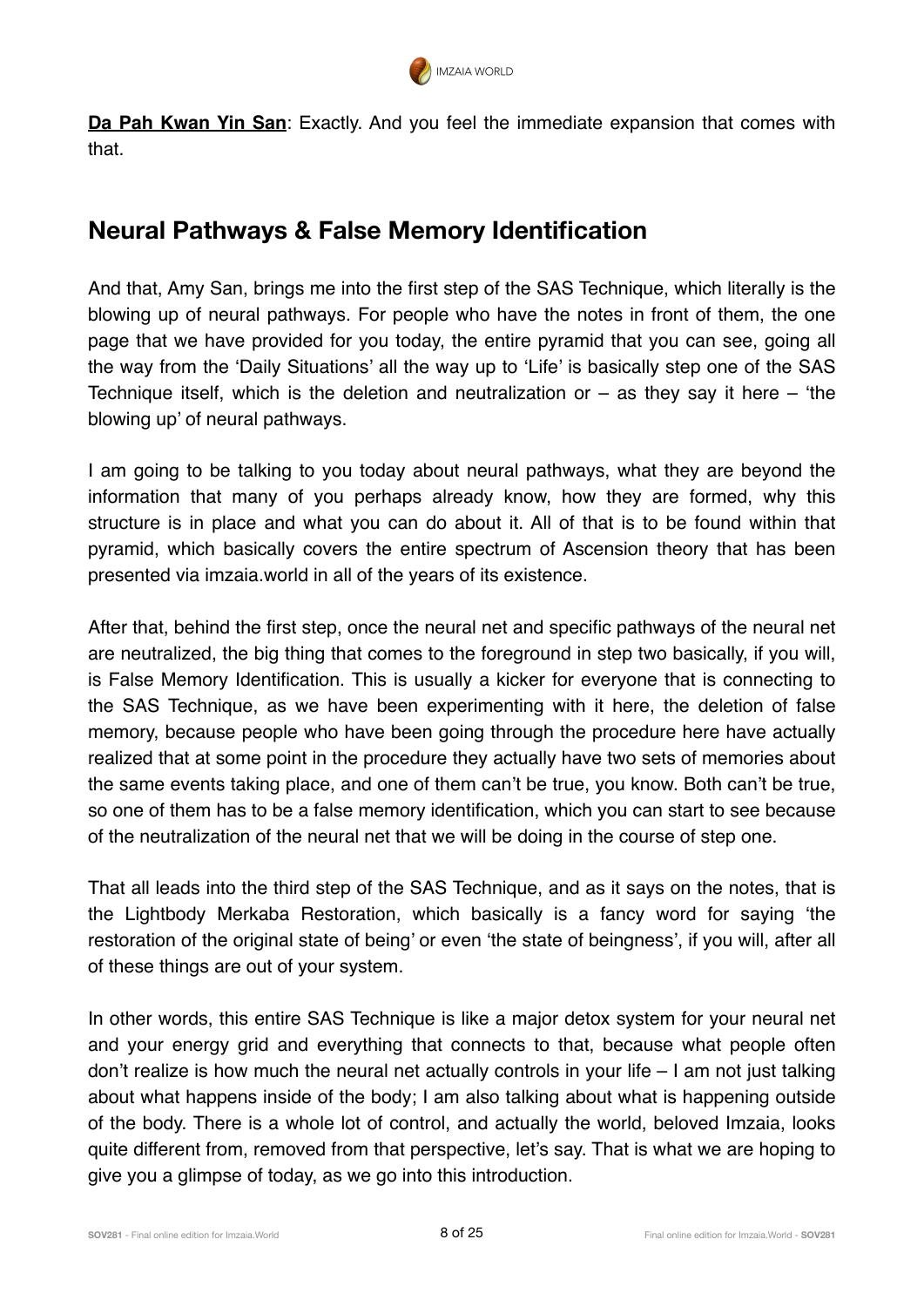

**Da Amy San**: Could you say that the false memory identification is because of your colored perception?

**Da Pah Kwan Yin San**: Yes, yes actually that is true. As you say, neural nets create belief systems. They create parameters, they create a perception of reality, and because of that you actually generate another memory set than actually took place in many of the cases. It doesn't just happen in the immediate moment. It happens afterwards. It happens when people start revisiting their experiences of the past and either start putting other people's perceptions on it or their own altered perceptions that now allow them to live life in some sort of happy state.

You know, you would be quite shocked - throughout the many years of my beingness in service to Earth and other locations within this universe - you would be surprised how many people and beings I have worked with that actually discovered things like having had a child they didn't know about because it had been taken, let's say – which is a topic we don't necessarily have to go into too deeply at the beginning of this class, but as I will tell you out there later on in the four hours that we will spend together about why the neural net and why the entire brain wiring has been created, why all of that happened, then we will go a little deeper into that. But people have big memory gaps, amazing memory gaps at some points in their life. Do you have any of those examples happen to you by any chance?

**Da Amy San**: I don't have a direct example, but I totally have seen situations that were not so much concerning myself but people around me, how all of a sudden people are thinking… and of course I have seen it for myself as well… it is how you are thinking a situation is just because of your emotions around it and that then everything that happens is like a confirmation of what you are feeling already.

#### **Subservience & Authority Identification**

**Da Pah Kwan Yin San**: Indeed. Of course it goes much deeper than just that. It goes much deeper than what the emotional level does to your memory of the past because this becomes a system in the human psyche that now is going to start, once fully in place. This usually happens at about age seven, I would say; back in my day, which is a long, long time ago on this Earth, over 4000 years ago, at age seven you could say that someone was completely implanted and ready for this matrix (according to the matrix' wishes of course), but by now, in this day and age, because don't forget Amy San, I've only been on this planet since a year and a half now, and in that time I have experienced quite a lot of shocks, simply to see how different and how much stronger mental inflection has become on this Earth; everything has gotten this twist – so by now this neural net and everything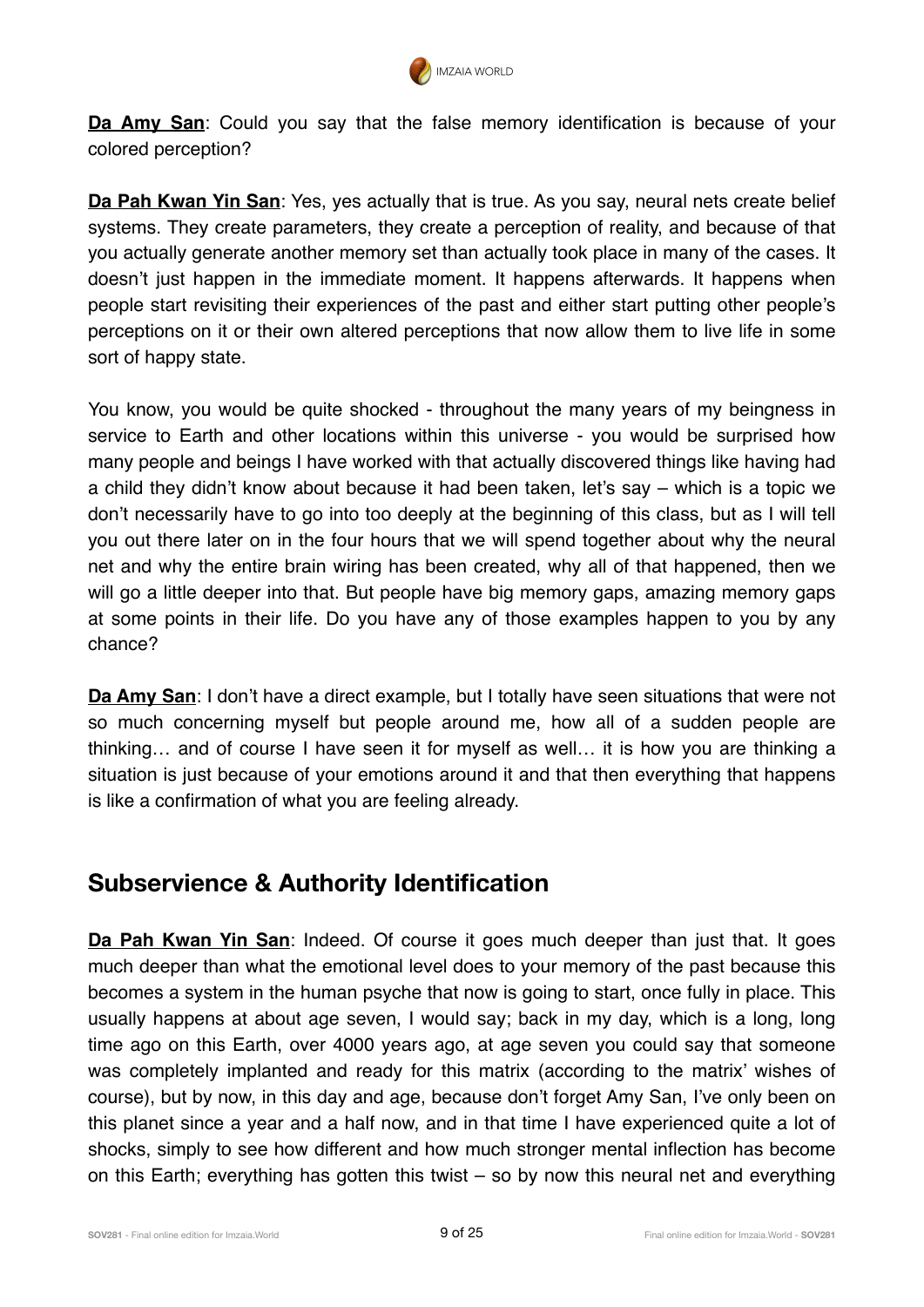

that we will be discussing today is in place by age three really. That is a very young age for that to happen, which is basically about the time children start going to school, I believe, isn't it, these days? Basically before they even get submitted into a school system, the basics are already in place.

**Da Amy San:** They need to fit in quickly.

**Da Pah Kwan Yin San**: They do, but that is also because the parents of this day and age obviously have become meeker, have become more subservient in following the matrix. Just this morning I was watching a little clip on the Internet where now police in Philadelphia in the United States have increased just basic searching of people, you know, stopping and searching people on the street with an amazing percentage that about one eighth of Philadelphia in this short amount of time has already been frisked. There are of course a lot of pro's and con's that are being put out in the media about it, but the most interesting thing that is put out about it is that a lot of people, who are middle class people most of the time or upper class people most of the time, but also other categories of people (as this society divides everyone) are saying that they actually think that it is necessary and that they feel safer and that they say that "I would rather look away from the declaration of rights and look at the declaration of safety for my children."

That is not the only place where that is happening. Even today on imzaia.com I posted an article about this airport in Spain – I believe is was in Madrid – where the air controllers went on strike. In a period of twelve to twenty-four hours the entire government had basically decided to call a state of alert so that the military was now able to force these people, who are slaves obviously, to go back to work because if they didn't they were facing eight years in jail. That is what is happening today and that is all a result of the subservience that has gotten into people's minds. People are really into authority identification today, which actually brings me – because I want to talk more about false memory identification which will be step two of this process, but which actually brings me into another important topic.

We were talking about authority identification here, how people easily submit to authorities. That is authority identification. For instance an example of authority identification could be: You are driving in a car at 3 AM in the morning on a small country road and there is a red light in front of you and let's say it takes three minutes for the red light to go green, to say 'go' basically, and you are actually seeing that nothing is coming from left or right or even from the other side of the road, and still staying and still standing still because your program is basically telling you to do so – literally. I am not saying that everyone should just start going mad with everything.

**Da Amy San: It is just this thing that happens.**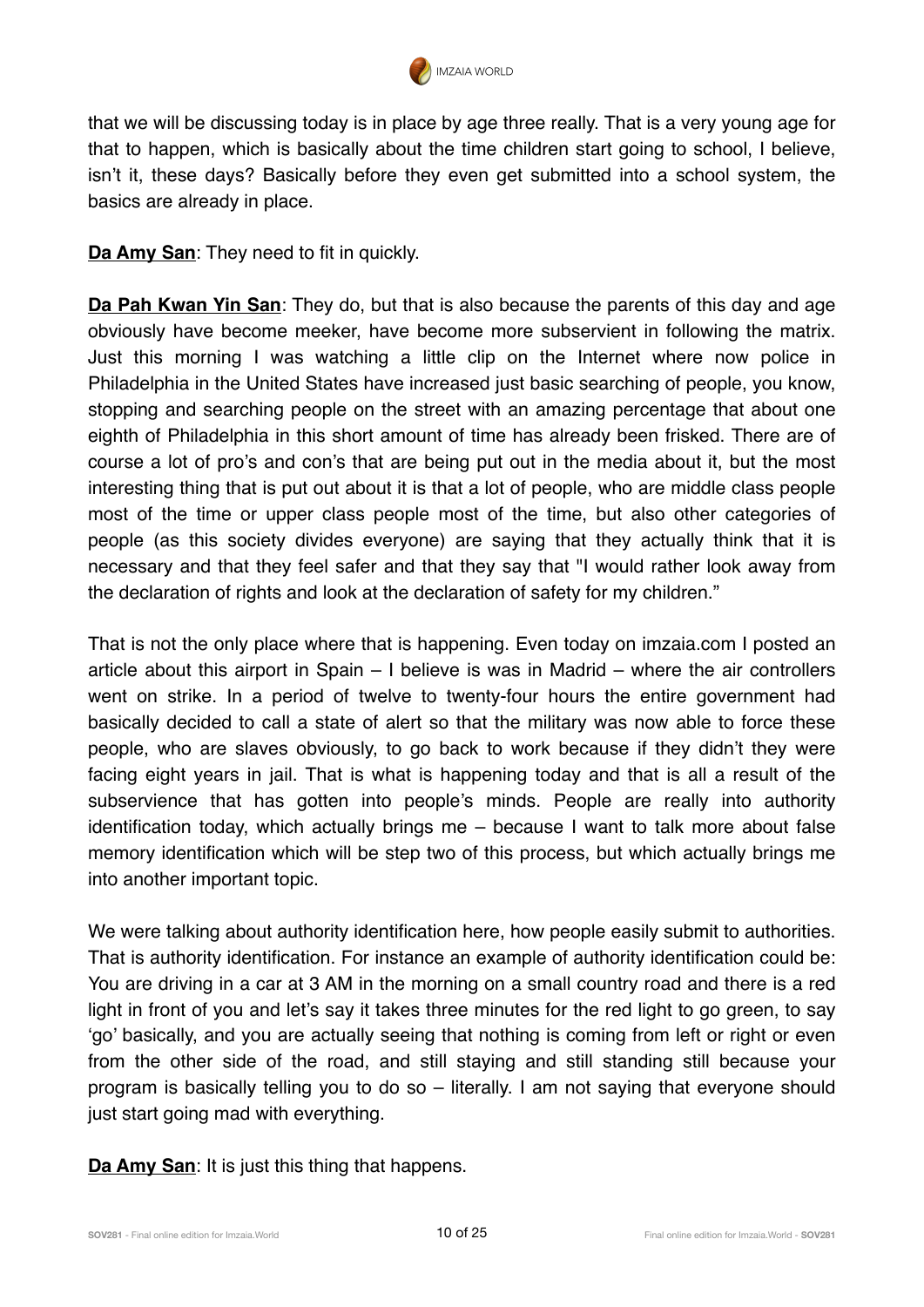

**Da Pah Kwan Yin San**: Yes, and this has to do with the pillars of identification.

You know, for everyone out there, I will be throwing a lot of different concepts towards you right now that are all categorized actually on the notes sheet, but just to introduce them, just to get you acquainted with them and see what you can do with them, and start playing with them. Eventually, as this class today even progresses, we will go into more of a stepby-step overview of everything we are talking about here right now.

#### **Main Pillar Identification**

But let's go back to main pillar identification: Every mind, every personality, on this Earth is founded upon three pillars. There are three foundational pillars. A lot of people in this day and age where for instance sexuality and their gender has become so important to them, whether they are male or female, for instance are suffering from the condition of what we call gender identification. In other words, we call it a 'condition' because consciousness is never ever going to identify with anything. It doesn't need to because it expands beyond everything and encompasses everything so there is no need for an identification. Identification only happens the moment your focus becomes so narrow that what you see is what you get, the 'wysiwyg' of Earth. People are out there and their focus is so narrow in their daily life that what they see in daily life is what they are accepting as daily life, is what they are accepting as a physical, fixed, solid universe that is unchangeable.

**Da Amy San:** It is almost like fire-walling yourself for the rest that is there.

**Da Pah Kwan Yin San**: Yes, and so of course one of the main situations in which that happens is gender because everyone is born in a gender. You are either male or female and there are people these days that are switching, but they are still switching between male or female. There are all these operations out there that allow that to happen and that is all wonderful, but understand that even when you are making a switch like that you are still staying within a field of duality. Everything that happens in the neural net is about duality. Everything in the end comes down to ones and zeros.

So too for gender identification, where we first identify with a gender for ourselves, calling ourselves a male or a female, and then there is also the sub-pillar of that identification, which is the sexual preference in that form of gender identification towards potential subjects and objects of desire, you see. There are two layers to each of these pillars. First there is what we identify with as ourselves, and the second is basically what we identify with in the outer world. Even though we are speaking about three pillars, of course always be aware that there are actually six of them kind of reflecting each other, kind of mirroring each other, kind of keeping each other alive. As I said before, the gender identification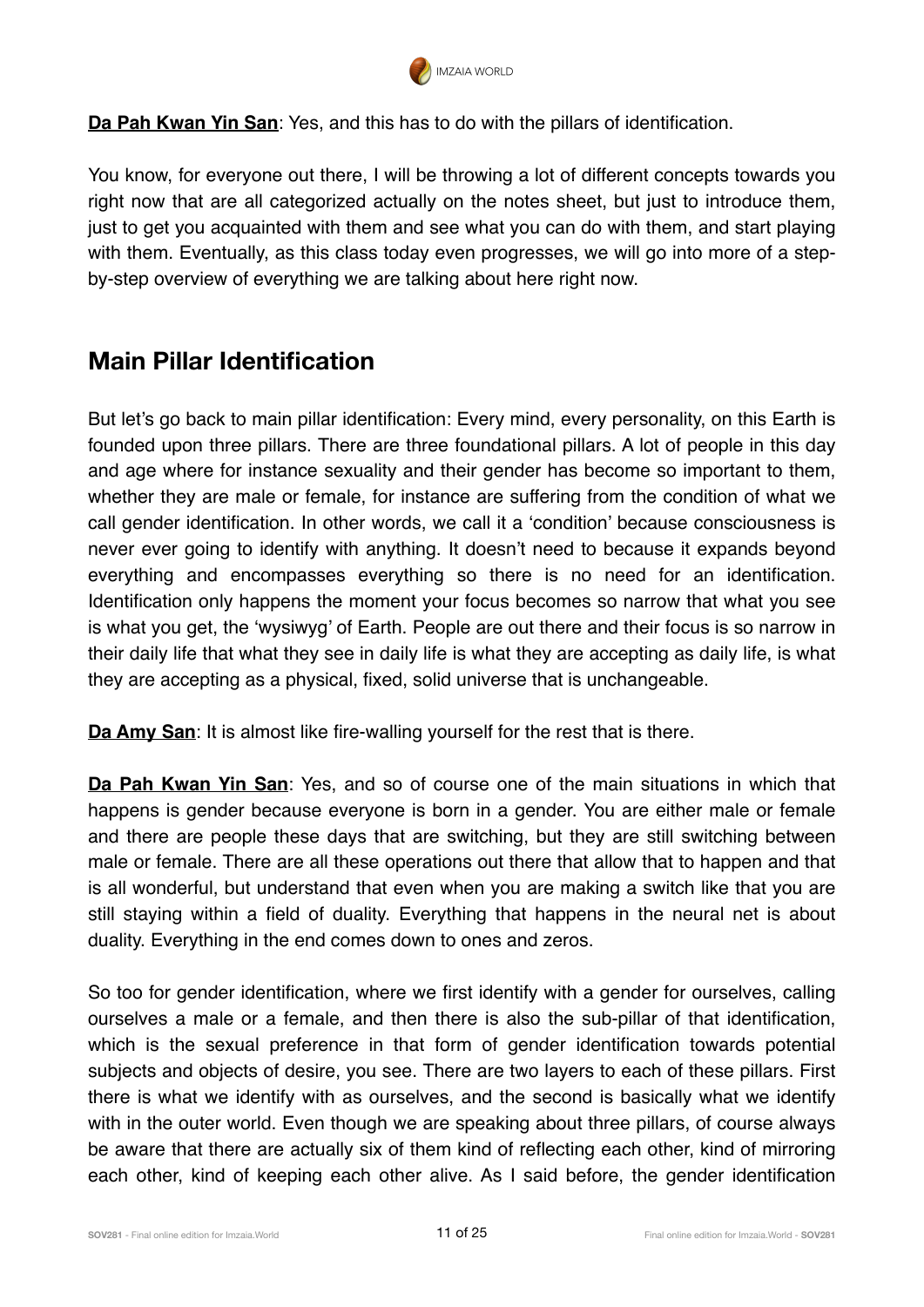

pillar about our own gender and about the gender that we have a preference towards, you see.

We call this a 'condition' because consciousness does not do this, consciousness does not need to go into an identification. It can have some fun, yes, but it is never going to get stuck and defend that identification with its life or it is never going to go out of its way to not have an experience that opposes the identification it has just had. So that is one of the things we are going to be talking about.

Actually within the first step of the SAS Technique this is going to become very important because as you look back to your notes, everyone, you will see here that we are talking about potential 'Archetypes' for instance, which are 4D archetypical realms, fears and belief systems, which I will go into in a bit. Underneath there you can see 'potential subarchetypes'. Also, if you look at 'the Grand Illusions' just a bit higher up, then you can also see the 'potential sub-illusions'. Both the sub-archetypes and the sub-illusions are connected to main pillar identification, and that is why these pillars are so important.

You know, a lot of people tend to go mad when they really start getting this system because if you just look at the second to the bottom here, the 'Attributes and Aspects' level for instance or the level of 'Archetypes' or the level of 'Catalysts' as you go up, or the level of 'Truth' for instance that exist – if you combine all of that together you have got millions and millions of possibilities. Of course this matrix is designed, set up in such a way that you can't get out, that even if you started braking one after the other after the other after the other, it would probably take you about fifty billion lifetimes to get out of it. As such the SAS Technique was devised by Da Pah Ekara San and others like myself with him as a tool to blow up specific areas of the neural net so that the entire thing collapses.

It almost brings me back to - not a fun thing to talk about really - but 911, as you look back to the images of the twin towers and building seven, you know - "pull it" as they said 'accidentally' on the news; before it actually had been pulled they were already talking about its demolition, but that is something for the radio shows - but as you saw those buildings collapse, those were like prepared deconstruction, it was like bombs had been planted throughout the buildings, as happens with these prepared deconstructions, so that when it collapses it goes down swiftly and immediately and something new comes in its place. That is what the main goal of the SAS Technique is, to get people out of fifty billions lifetimes of having to work through it, let's say, metaphorically speaking, and into a way that is concrete and practical and direct. It all comes down to these three main pillars of identification that reflect themselves in their own outward existence, outward resemblance, basically.

**Da Amy San**: I like what we called it a few days ago... like right now most of our mind is still programmed and now we are becoming the programmer.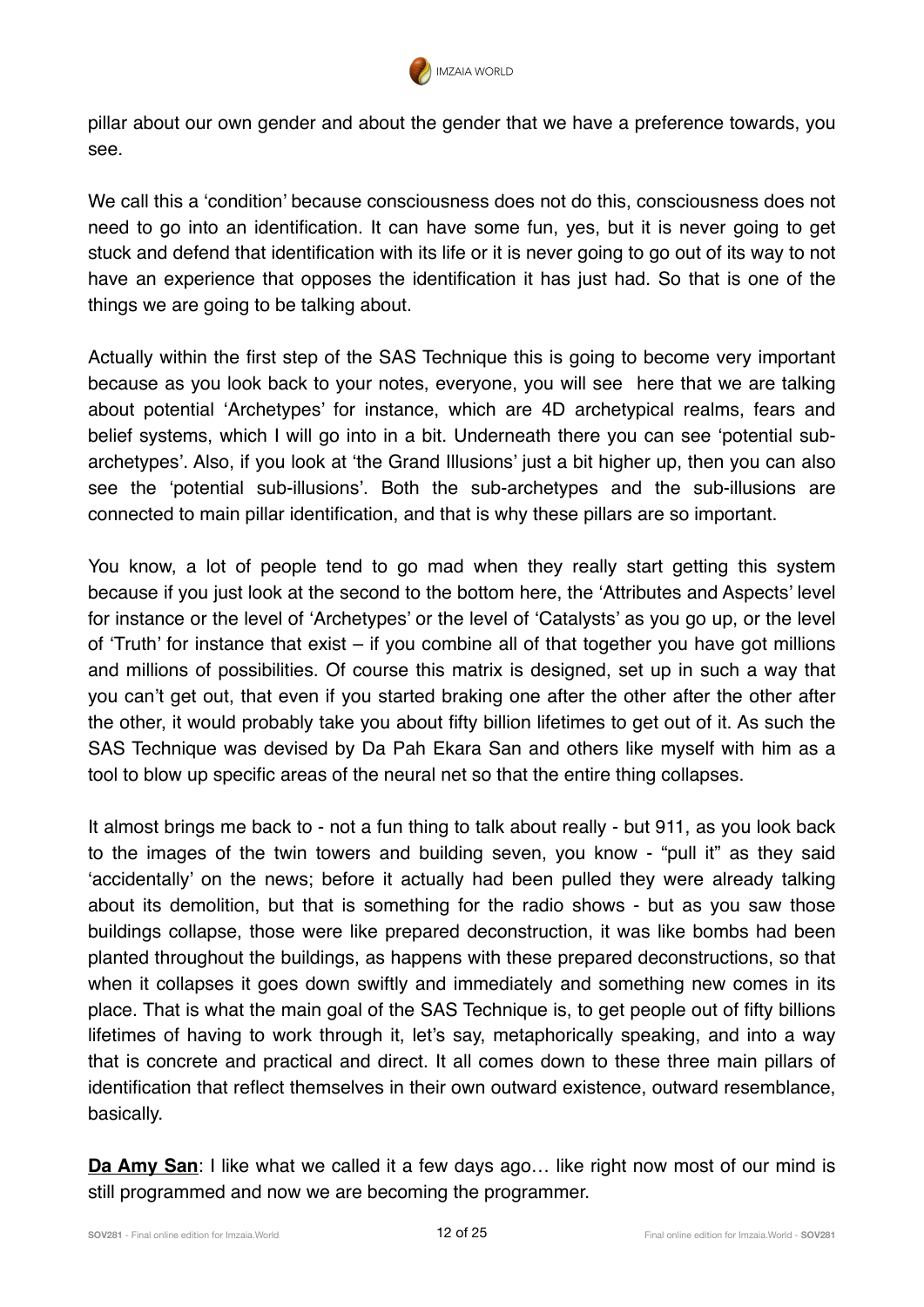

#### **Gender Identification**

**Da Pah Kwan Yin San**: Indeed. That is a very important way to look at it. I even believe I put it on the invitation to the class. One of the things that people don't get… let's talk for instance about gender identification: you come into this Earth and you have actually never decided whether you are going to be a male or whether you are going to be a female – not really, that just kind of happens in the last minute, let's say (although there are people who kind of get stuck in their program, that keep repeating the same patterning for many incarnations) and you have never decided whether your gender preference is going to be going towards men or towards women, but here it is: you are programmed; you have a preference, and you have a body and all of these things that are happening to you in this life that keep programming you deeper and deeper into it.

So this matrix is kind of like a sneaky thing. It kind of programs you without you realizing it, because what it makes you believe is that the choices that you are making are your own, and what is really happening is that the choice pallet that you are offered at the beginning is a very restrictive one, and as you go deeper and deeper into the pallet you are no longer making your own choices; you are making the choices that you have been taught to make as good or bad and up or down and all of that stuff.

So yes, matrix has programmed your mind; matrix has programmed your neural net, and what this is all about is becoming the programmer indeed. It is taking charge of what has happened to you and show to yourself basically that you have the power here.

You know, there is something very magical that happens with people who go through the unwinding of main pillar identification and who are basically going through the neutralization of their neural net. The magical thing is not that it is very difficult at first for most people to accept what is going to be necessary and how far they have actually gotten stuck in their own sense of personality or identity, but the beauty is that once you get through a certain breakthrough, you actually begin to feel the power that you have because if you can become anything you want to become, that is the end of the matrix program in you. Now you understand the program. Now you understand what to do.

Don't get me wrong, everyone. This is not the end of the road. Once you are basically through the SAS Technique and once you are without a neural net, let's say, and once you actually can expand your mind to encompass the entirety of creation, that is not the end of the road. In fact to us… we would say it is the beginning because that is really when the fun starts, you know. A lot of people going through Ascension Initiation, which this SAS Technique is part of, sometimes or after a period of time start to think: "When am I finally going to get out of here? When am I finally going to start realizing something beyond this reality?" But once you are through this, that is when this starts, you could say.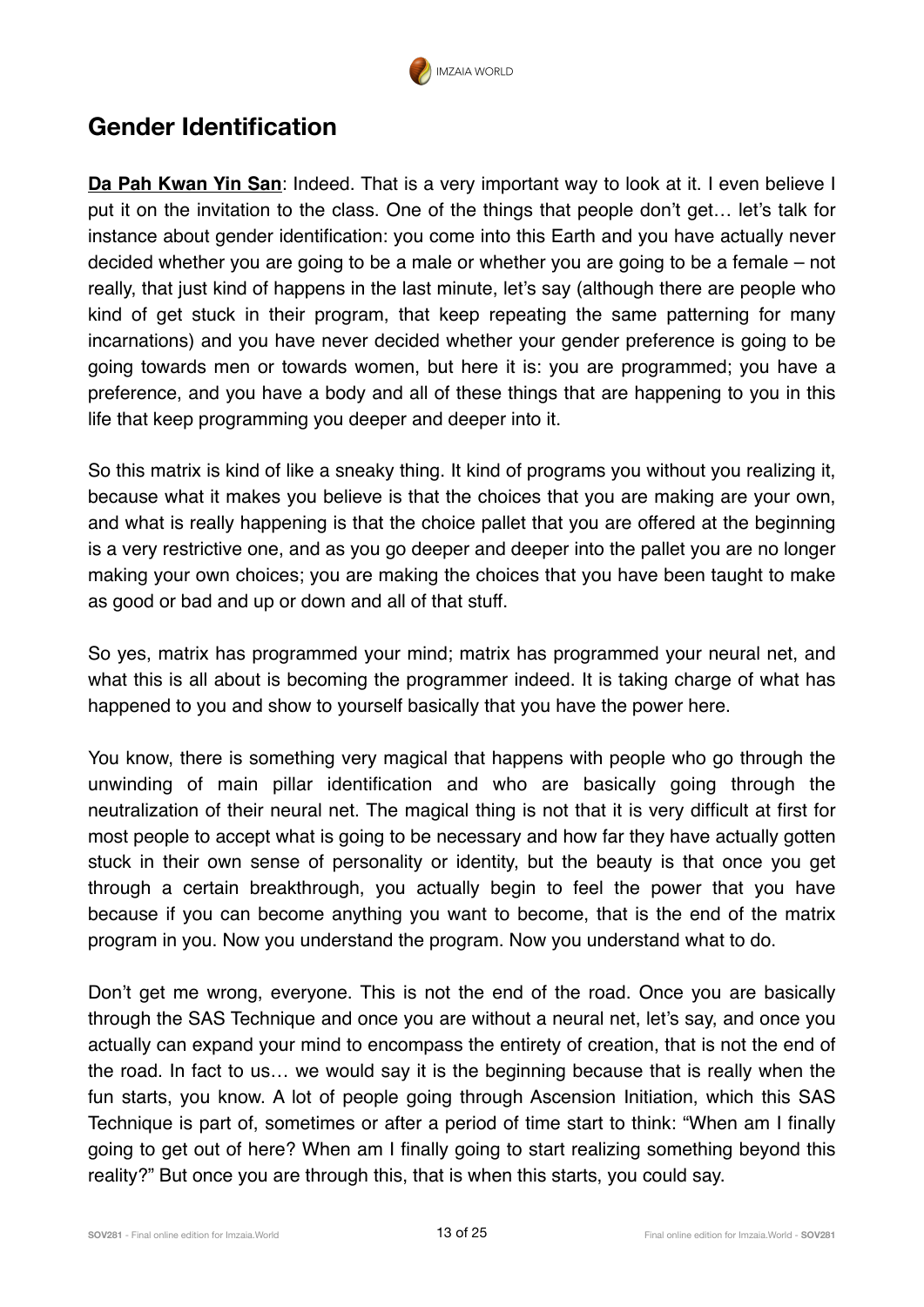

**Da Amy San: Well, let's go for it!** 

**Da Pah Kwan Yin San**: So you know, main pillar identification… I have already explained about gender and I have kind of touched upon authority identification for instance, which of course is very prevalent in a lot of people today as this society becomes more and more fascist and locked down. Look at the TSA thing that is happening in America. If you don't comply, you are basically a terrorist. So of course authority identification is going to be high on the level of people.

For instance, everyone, again this pillar has an opposite because where you have your inward authority identification where you basically are afraid of the world out there, there is also the externalized version of authority identification, which a lot of these narcissistic people that basically run TSA and that are basically put in jobs like that end up relying on, their external sense of authority – their costume (you know, I would not call it anything but that, not a uniform) – and basically the power that they then have, or the authority that they then have over others. Again, there are two sides to this coin.

**Da Amy San**: They do that because they themselves probably have been severely suffering from... or not, not always?

**Da Pah Kwan Yin San**: Well, that would be true within the world of karma. It is true that it is still happening a lot today, where people once were the victims of suffering in whatever way, they end up becoming the victimizers. That is a lot of old karma school here that is still running some programs.

But I would say that in this day and age  $-1$  am going back to the beginning of this discussion, Amy San, I am going back to what we said when we discussed the formation of neural nets in people's lives, where back in my day over four thousand years ago it actually was at age seven, now it is at age three, so there are a lot more narcissistic personality types and neural nets out there that actually would gladly take the candy from the baby, that don't actually need to have been hurt in order to do that themselves. That is kind of like a progression into an even darker version of this reality, which fortunately is coming to an end obviously. Don't forget, that whatever we are talking about here and whatever information we may ever put out on imzaia.world and imzaia.city, everything you read is going to change. This SAS Technique and the Ascension Codes and the other training modules that we will be creating for you are designed to do that [finger click] right now, but eventually, in a very painful way if necessary, if that is the way how it has to go for some people (obviously not for the people that are listening here today, because they have obviously chosen to move into deeper arenas of themselves), but with a lot of people that is going to happen in quite a painful way, but happen it will.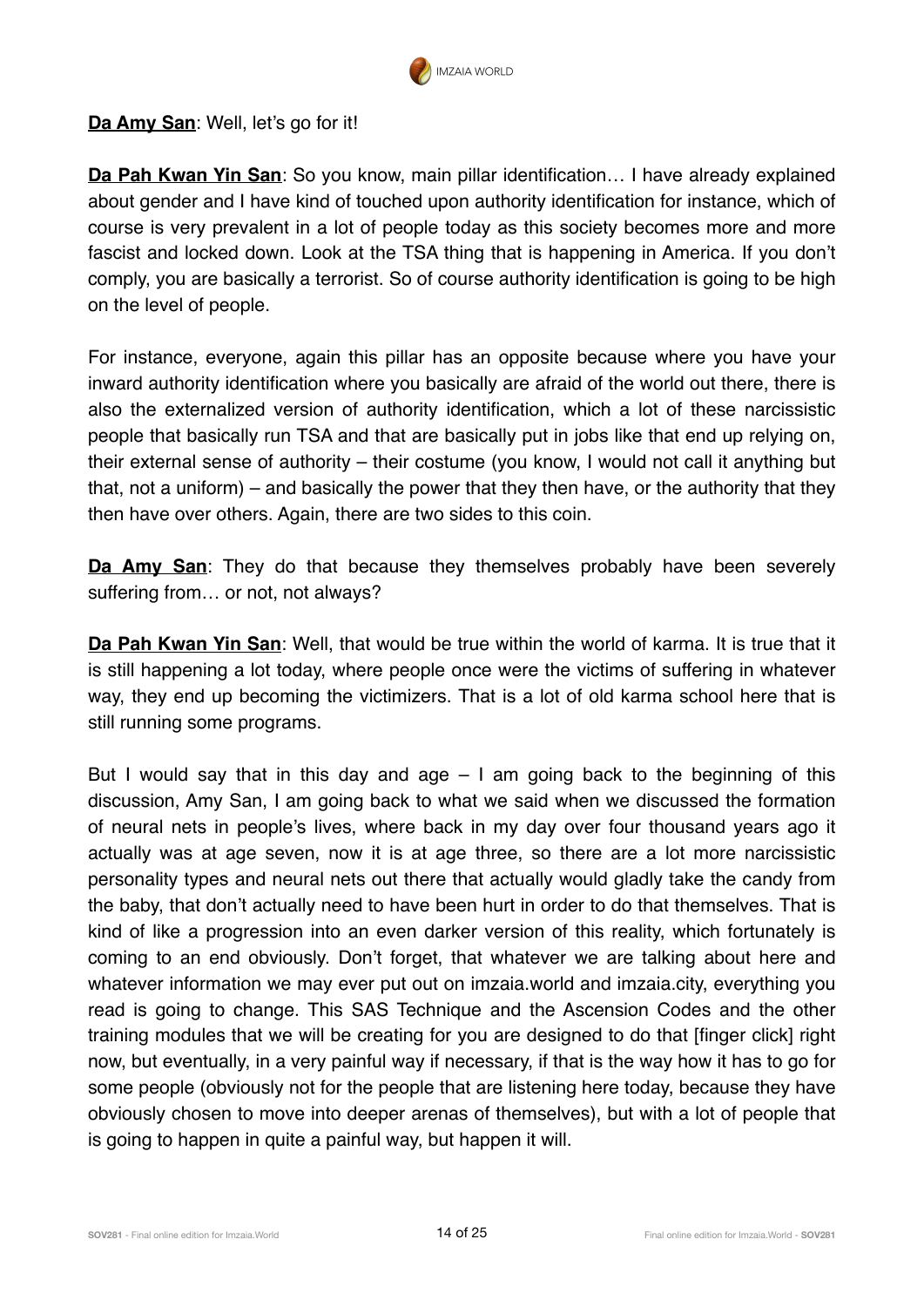

#### **Lack Identification**

So, to go back to these pillars: We have talked about gender; we have talked about authority. There is another one that I could mention right now in this instance and that would be lack identification. Lack identification is a big one too, you know. These three that I just mentioned (gender identification, authority identification and lack identification) are often the template for a lot of brains and a lot of minds out there. You know, there are loads and loads of pillars that are possible. But those are the three … If you look at the system, if you look at the fascist system that is beginning to emerge in this world every day more and more, you can see how you can lock people down with an identification of gender, with an identification of authority and with an identification of lack because that is what the entire system is based on, isn't it?

**Da Amy San**: Then you are just stuck already.

**Da Pah Kwan Yin San**: Basically yes. You know, once you have that gender identification going for you, then your lack is going to tell you that you have to fulfill yourself your entire life… it just goes on. It goes into so many different directions. Those three are three big ones, and I am pretty sure that most of the people out there hearing this in this moment are being affected by at least two of those three that I have already mentioned. They are very important, because what they do is not only lock you into this reality and your view on it, they also – if you go back to the notes sheet – they also create a deeper SFR.

#### **Sub-frequential Realities**

Now SFR's for those who haven't heard yet are sub-frequential realities. Just to go into that explanation a little bit: we are actually tonal beings, not vibrational and definitely not frequential beings. Tonality, in other words, can be compared to the surface of a lake, which you can see as a horizontal field, and it is still. Vibrations, however, are vertical. Imagine raindrops falling onto the surface of the lake and actually making little parts of the lake rising up and also going into the lake's surface as the raindrops hit and tension is generated and the laws of physics kick in. So we have the surface of the lake, which is horizontal, which you could call a 'tonal reality'; we have got the vertical aspects when things hit the lake, when basically disturbances happen within the tonal field, vibrational reality is created. When disturbances happen within the vibrational field, frequential reality is created, when disturbances happen in the frequential field, sub-frequential reality is created.

You can see this as a vectorial given because if you imagine the surface of the lake and the raindrop hitting it, which would be the disturbance hitting it, which could be the matrix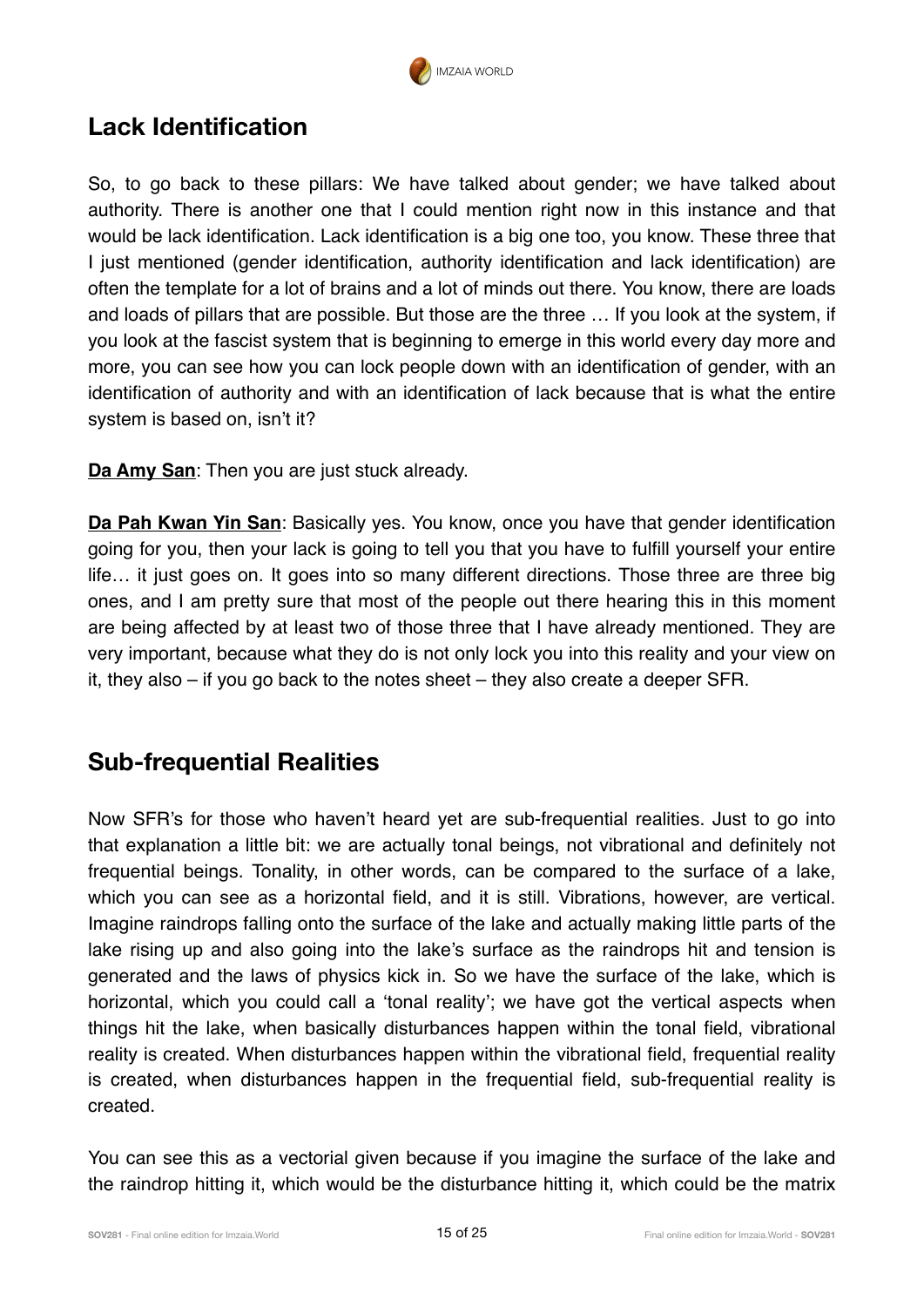

for instance let's say in this case hitting it, you will then have the very brief yet experienced for the ones inside of it as a very long rising up on these vertical vibrations. Now these vibrations start vibrating horizontally and their horizontal vibration – if you can imagine that – which is kind of beaming off them, which is kind of moving away from them, is again experienced as a horizontal field, while actually it is completely vertical from the perspective of the vibrational reality.

Now once you are in that, that is kind of where people are born in, but then, as belief systems and as neural nets start activating and as these main pillars that we have been talking about start moving into position, that field of frequency that actually is vertical, although it is being experienced as horizontal, starts creating vibrations again and starts creating the sub-frequential vibrations, if you will, that are now going up in this way. By the time that this class is released or by the next class is I will probably have some sort of schematic for that so people can start seeing that more clearly. I believe that we are doing the next one anyway in like a week or something, or whatever, so I will be showing that more clearly at that time.

So just imagine this horizontal field going into the vertical field as the frequency hits, then going again into the horizontal, which actually is a vertical one, then going again into another vertical one. So now you are very deep 'up shit's creek', as they say.

**Da Amy San**: Very far from the core.

**Da Pah Kwan Yin San**: Basically. That is what these main pillar identifications do because they actually make you see the world through your brain, through your lobes of reasoning and things of such nature – basically through mind.

#### **You Are Basically Blind**

You know, if you look at science, then science for instance has already discovered (to my great surprise) and actually released (that is the surprise, not the fact that they discovered it) that human eyes can only see 2% of what is actually in front of them. That means that if you look at your wall right now wherever you are and you see this entire 180° landscape in front of you, most of that is all made up of what the temporal lobe and the lobes of reasoning etc. have imagined is there, based on what they have seen before, based on what they have been told, etc., etc., etc. Only 4%, 2% for each eye, is actually continuously new information that is coming into the eye, and even then that still has to get to the brain. When that information (let's say you are staring at the wall you stare at every day) gets into the eye, the information of that wall, then the brain will very quickly say: "Oh, all right, that is the wall. We don't actually have to update our images."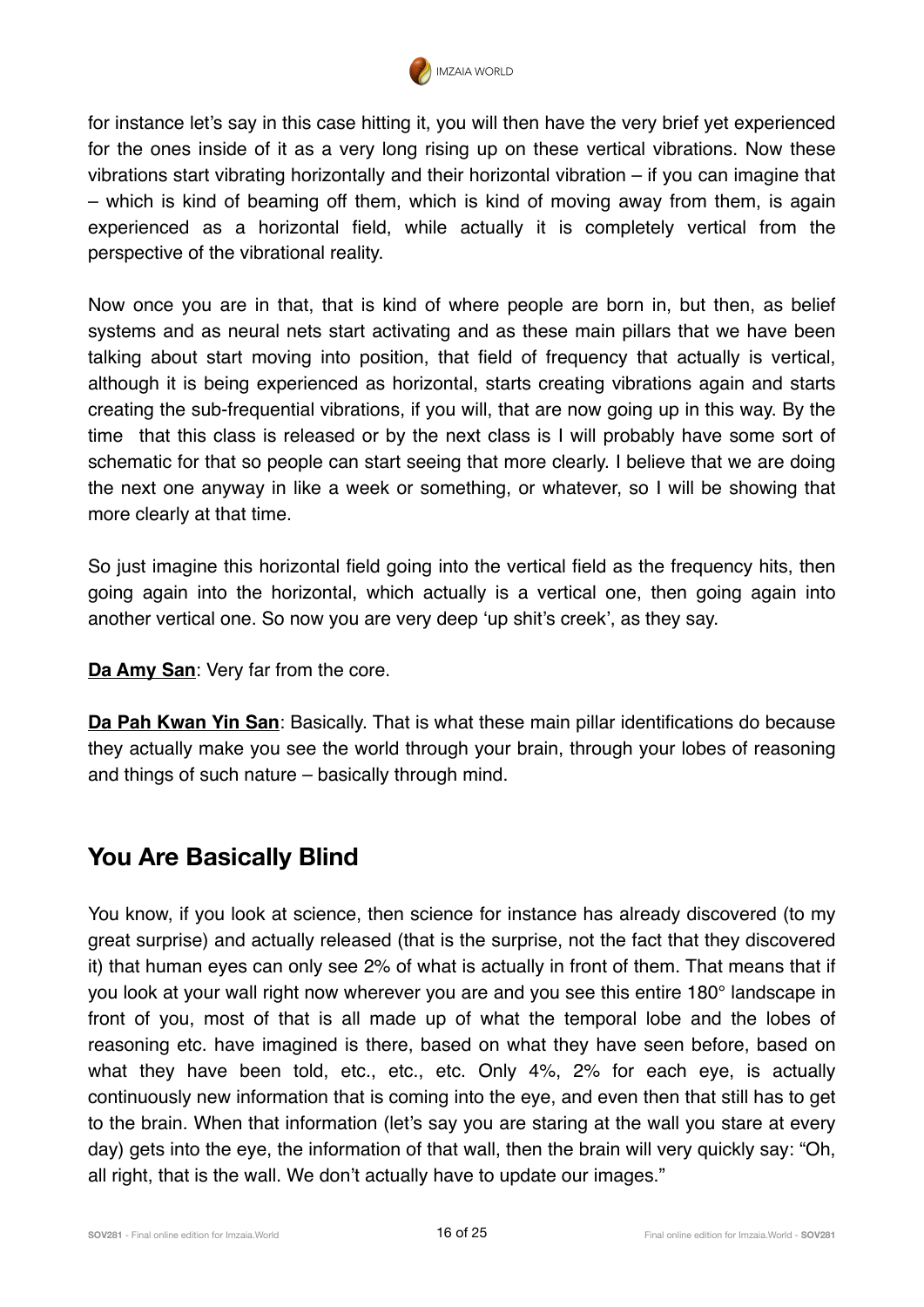

You know, actually it looks a lot like Google Earth. When you go to Google Earth you can see an entire overview of the Earth, but then you start looking, and this bit of landscape is taken on the 23<sup>rd</sup> February 2001, and this bit of landscape is taken on the 16<sup>th</sup> March 2009, and you basically get this completely screwed-up vision of what is actually happening. Yet people, when they go onto Google Earth, mostly believe that they are seeing what is actually happening. They actually think that they are going to see people coming out of their cars and everything. That is not for the common folk; that is only for the military installation on this Earth to see that sort of thing, and for those who obviously want to pay for it, but even then they are not seeing the truth. They are only seeing what the satellite is showing them, you know?

Anyway, that is very similar to what the brain does when eyes observe something and when it is piped through to the brain and if it is in any way recognizable, not even necessarily the wall you have always seen, but eventually you go into a whole different place of Earth and there you see another wall. Let's say, there could be great things on that wall – codes of a higher consciousness that have been written on it – and you would never see it! You'd never see it because your brain would just say: "Oh, well, it's a wall and we don't really have to do much with the wall now, do we?" That is kind of how it goes.

**Da Amy San**: It is just like you are so deep in it that you don't see the totality anymore.

**Da Pah Kwan Yin San**: You are basically totally blind. It is totally gone. The real reality is totally gone. – I think Da Pah Ekara San is coming closer; I am beginning to feel that we are going to have to go into a little break in ten or fifteen minutes or something, and then I am sure Da Pah Ekara San will come in and start teaching the first class, which I have now been introducing a little bit.

The reality, the way it really is happening is totally gone. For most of our brain activity we are just basically relaying images that are already stored there. The brain has gotten lazy. That is what the SAS Technique is about again, kick-starting this beauty. That is what it is. It is a massive database. It is a massive computer. It can do wonders, but it has to be booted properly.

**Da Amy San**: So far everything just got adapted into the system knew already anyway, and now we are going to play with it and expand.

**Da Pah Kwan Yin San**: Exactly. Once you get to that place of sub-frequential reality where the eyes as I was just saying, are seeing the things in the way I have just explained, seeing the reality around them in the way I have just explained, well then you are definitely in sub-frequential energy. That can go even deeper and deeper and deeper into the mad stories you hear about people these days, how someone is found in their home after not having left it for forty years and has been collecting newspapers all of his life. You hear odd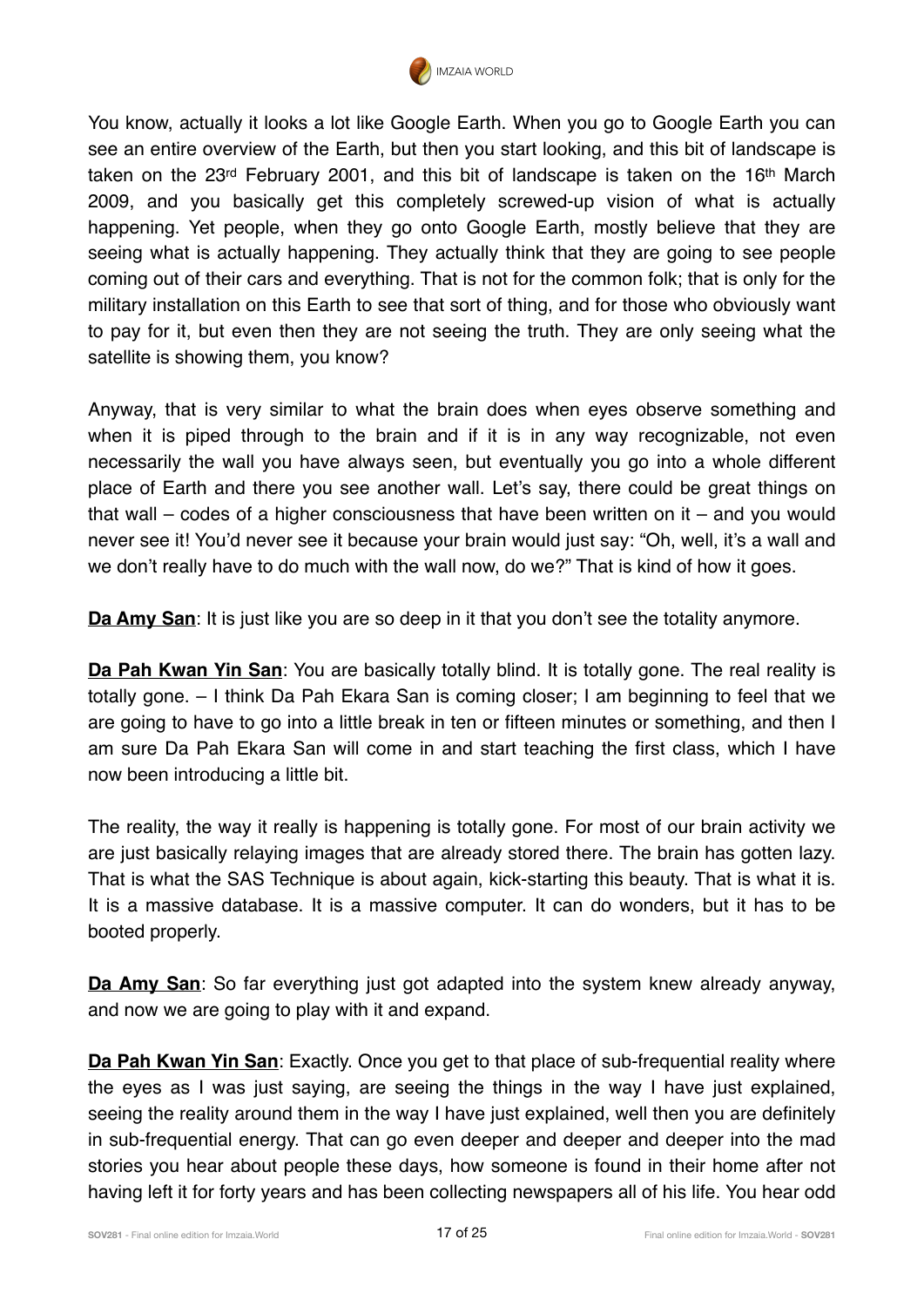

stories. And of course these are the extremes, they think. The extremes – for everyone who is out there right now  $-$  are happening inside of you, and that is what this technique gets you to recognize; how bad it really has become.

So once these main pillars are in place, you get sub-illusional and sub-archetypical reality playing with you, where you are not really seeing what you are seeing, but where you are seeing what you are being told to see even more so than is already the case in a predetermined matrix.

#### **Denied Access to Greater Parts of You**

Of course, now going back to the earlier point of this discussion, that is where false memory identification comes in because that is where these false memories come from. You know, Amy San, you are staring at a wall right now. There is a very great chance that you could see other things on that wall, that maybe it looks differently than it looks right now – or I am not saying that you are going to find Egyptian hieroglyphs on it right now, but another thing that I haven't broached upon so far, without these main pillars in place and without this false memory in place, that wall, when observed, would not necessarily go into the belief systems of your brain and that wall could become a portal, you see? It is not just about how you are being deluded to see something different from what is really there. It is also how you are being denied access to the greater parts of you because, you know, everyone can make a portal anywhere. Everyone could step into a different dimension anywhere. Hell, there are probably hundreds of inter-dimensional beings walking through this room right now and other realities happening in this room right now. But if your eyes can't translate it, you are stuck! You are stuck, because to you it just isn't happening. You are watching BBC 1 when all the fun is being had on Sky – or maybe I should turn that around. I don't watch television, or hardly, so I wouldn't know. Let's say I was correct here.

Anyway, false memory identification is a very important part of the process, because not only do you need to neutralize all of the things that are present within the pyramid that you can see on your notes sheet, but you then have to kind of start digging back into your identity and start looking at all of the bits and pieces that have built up or led up to what you have become today, you know. Let's just talk about one of the things we talked about recently (I am not going into details obviously), where you were going all the way back to a very young age to see something that a parent let's say had installed in your neural net, something that you had never thought about really as a connecting point between everything in your life at that moment.

**Da Amy San**: Yes, that is true.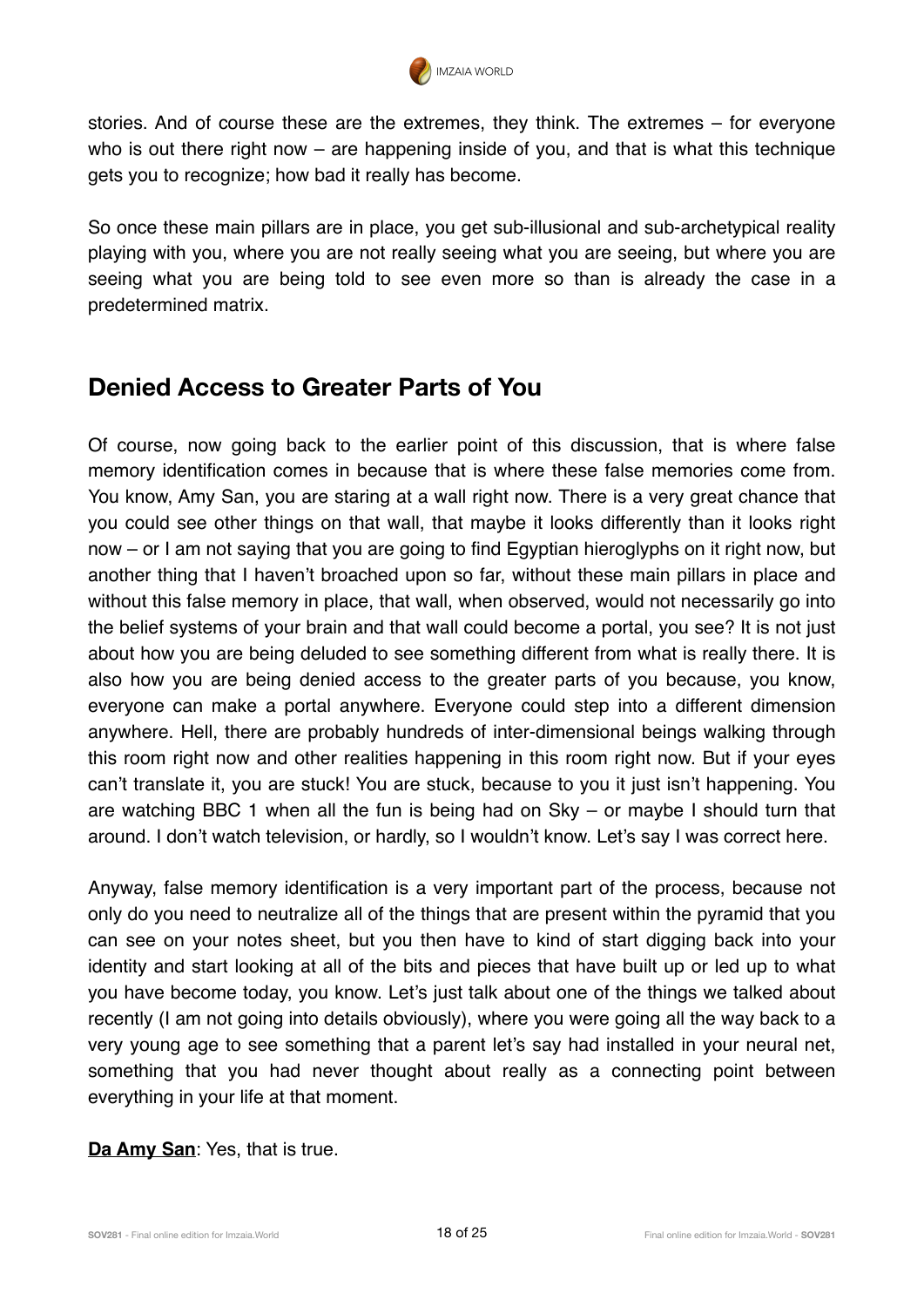

**Da Pah Kwan Yin San:** It is part of this technique. The other thing it does, it sometimes also goes back into other lifetimes where it actually goes beyond the top of the pyramid. At least once we are at the top of the pyramid we have got inter-dimensional access to everyone's full soul existence, so at that point you can start removing false memories from other lifetimes even, which will then have major impact on what the soul is experiencing here and now.

### **Merkabah Restoration**

Then we go to the third point of this entire technique, which is the light-body Merkabah restoration, which is something that kind of needs to be done with an observer present. It would be great if that observer could have a great awareness and a great consciousness, because don't forget, what we are trying to present here today is going to eventually create people who are going to work with this towards other people and are going to be teaching it to other people. So yes, an Ascension perspective is always pleasant. "Get on with it already", I'd say, "and ascend". A great level of awareness and a great level of consciousness is what is needed. That is what you will find for yourself as you go through this technique.

You know, eventually, once these Online Master Classes about this specific topic will have been completed, I am very much looking forward to teaching this technique in real life, in person during five or seven days seminars where we can take people through all of this and where people can actually have the experience of having their Merkabah restored and how that feels – which is actually something that hasn't even happened to anyone here. We have never been able to take anyone that deep into the technique because we just don't have the time with everything that we are doing to go there.

So, those are the three steps. I am just going to give you a quick overview before we take our first break of all the different aspects here, of all the different steps in the first part of the technique.

#### **The Impact of Daily Situations**

Let's start at the daily situations. Amy San, you know all about daily situations, don't you?

**Da Amy San: I know everything about daily situations.** 

**Da Pah Kwan Yin San**: Well then, you have got the mike!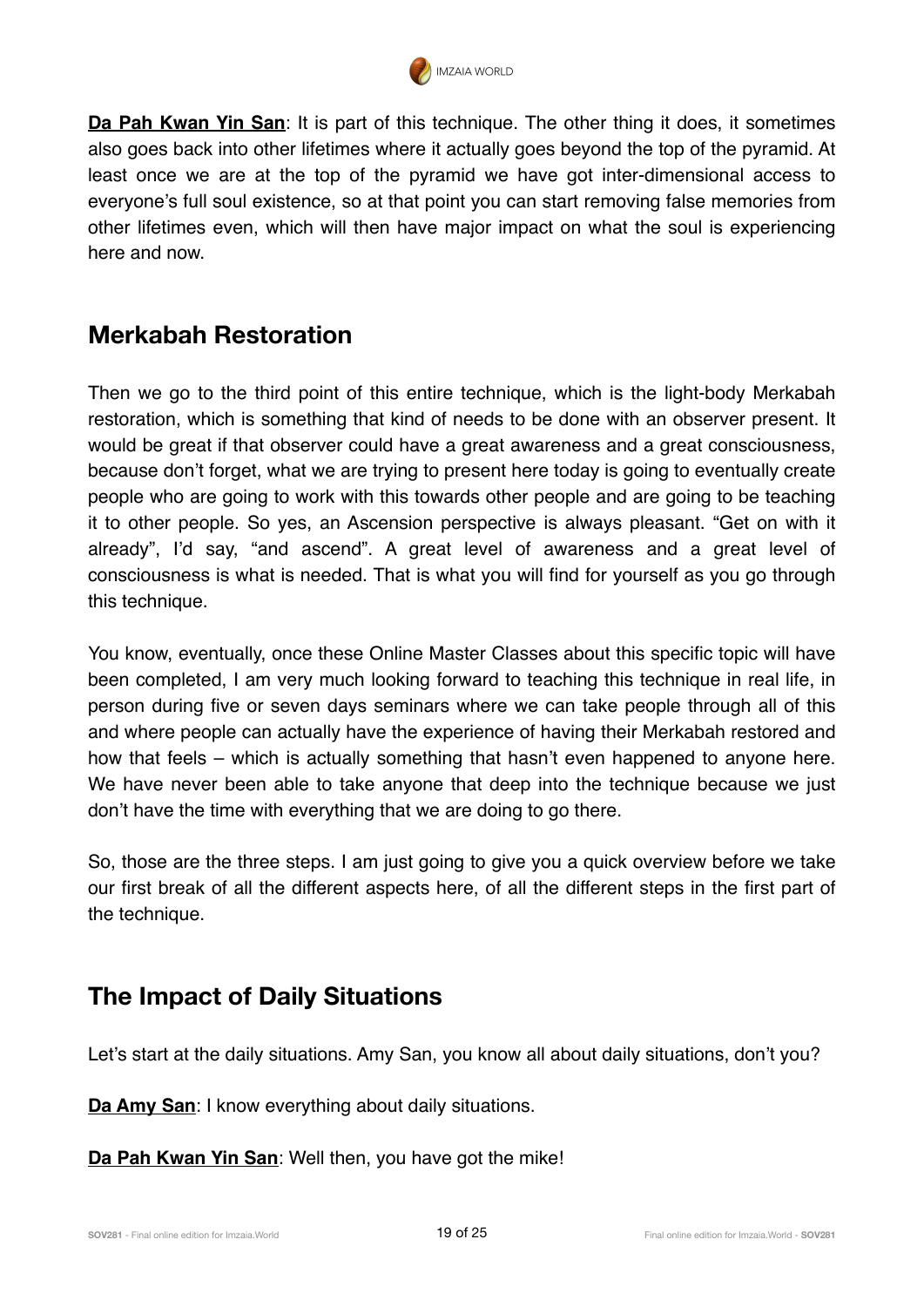

**Da Amy San**: Oh my god! It is just the situations you find yourselves in daily and where you notice that you act from program or you don't know why you act.

**Da Pah Kwan Yin San**: Do you always notice?

**Da Amy San**: No you don't, that is the point. So you are getting yourself into a daily situation and you are kind of distorting it for yourself with all the other things that are around it and intertwined.

**Da Pah Kwan Yin San**: That can be small things, can't it? It can be deciding to go for dinner and feeling worried about the dogs, for instance, or wanting to take a cup of coffee, something that small, without realizing that it is actually a catalyst for the minor illusion of joy for instance. Etc. etc. etc. So all of these daily situations that take place… The thing about them is that people don't notice. They don't pay attention. I don't know, you are human, Amy San, how do people look at it?

**Da Amy San**: You just float through your day and it is just happening. It is just like the automatic obeying to authority – it just happens for most humans, I guess. You are not aware of why you are choosing.

**Da Pah Kwan Yin San**: I can imagine the great frustration this must be causing in this day and age where everything is becoming so locked down and people are beginning to question these things, but still they are blind to see these daily things happening in their lives and they are looking at theory and they are looking at big things that they need to change in their life, but they don't see that it all comes down to what they are doing in every single moment, isn't it?

**Da Amy San**: It is very important to start really seeing that.

**Da Pah Kwan Yin San**: So, we are going to be discussing a lot of these daily situations and how you can see them in the course of the day and in the next classes that we will be presenting about this.

#### **Attributes & Aspects**

Then if we go one level up, then we have 'Attributes and Aspects.' Now that is quite a difficult level to discuss, isn't it, because attributes obviously are part of your own energy but which again you don't recognize, which are actually stuck in each and every object and person and experience and event and particle and atom in the entire universe that you could potentially connect with during that lifetime. Attributes are taken from you from the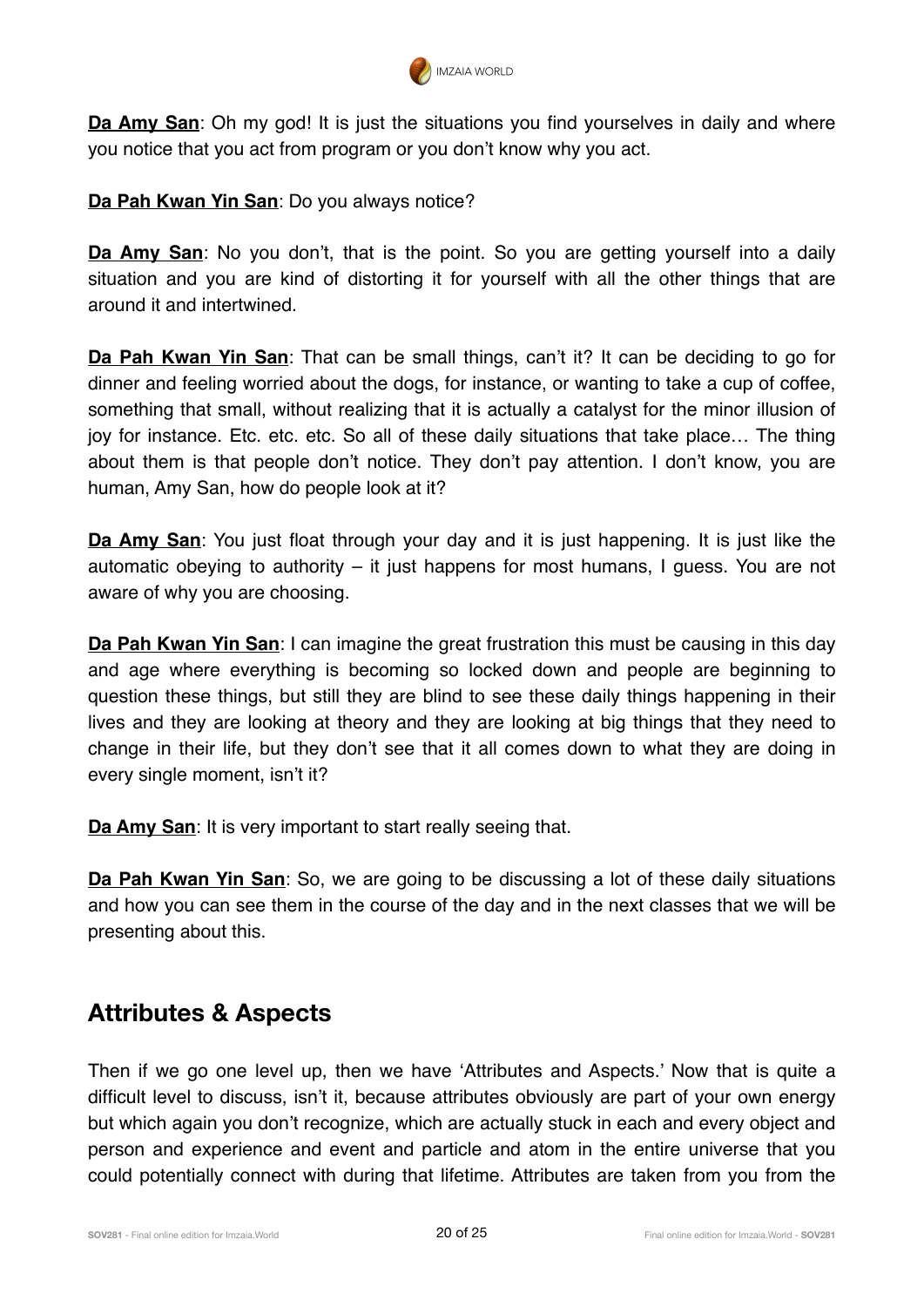

very beginning of your life. It is about 50% let's say, which is usually set that way, of your energy that is just taken away, that is then programmed to create narrowing parameters in your life and spread out into the entire existence so that whatever you meet, whatever you connect to you are finding this part of yourself outside of yourself and you get longing. That is basically what attributes do.

Attributes, however, also have a positive side to them. Alchemists know this (I have taught one, so…) because you can also use attributes that are in objects to create, to create a better circumstance for yourself, but again that is very limited and only works here, but this is one of the techniques you need to learn in order to get out so that you can move past these attributes, because the only reason why this entire pyramid exists and why you have to climb all the way to the top and what is behind that actually is existence itself and beingness, is because you are reclaiming your own energy. That is really what you are doing. That is what it is all about.

**Da Amy San**: You are starting to choose.

**Da Pah Kwan Yin San**: You are staring to choose. That is what is comes down to. That is attributes.

Now aspects of course is the splintered-up versions of yourself that are almost like mind compartmentalized identities where one aspect can be very narrow-minded and the other aspect can be very outgoing. Still they are part of the same expression and they are part of the splintering of the identity, the splintering of the mind that can no longer hold its center. They are very important, because that is where you can see the daily situations of your life play out. We are going to be talking about that. It is kind of like a measuring system, the attributes and the aspects, to see what daily situations you are really experiencing and why they are happening. They are a measuring system because they connect to archetypes.

## **Archetypes**

Now we are dealing with the next two steps of the pyramid here. Archetypes  $-$  of course everyone will kind of know what I mean when I say 'archetypical realms', when I speak about 4D, when I speak about worlds that are less solid than the one we are experiencing here, but where everything is about emotion and energy discharges. It is where your fears live. It is where your belief systems operate, because they don't really operate in the brain. They work through the brain, but they exist as entities, as beings literally in that 4D realm, which people have called the 'astral plane' in other times. This astral or archetypical realm is very important for the successful implementation of the domination of the neural net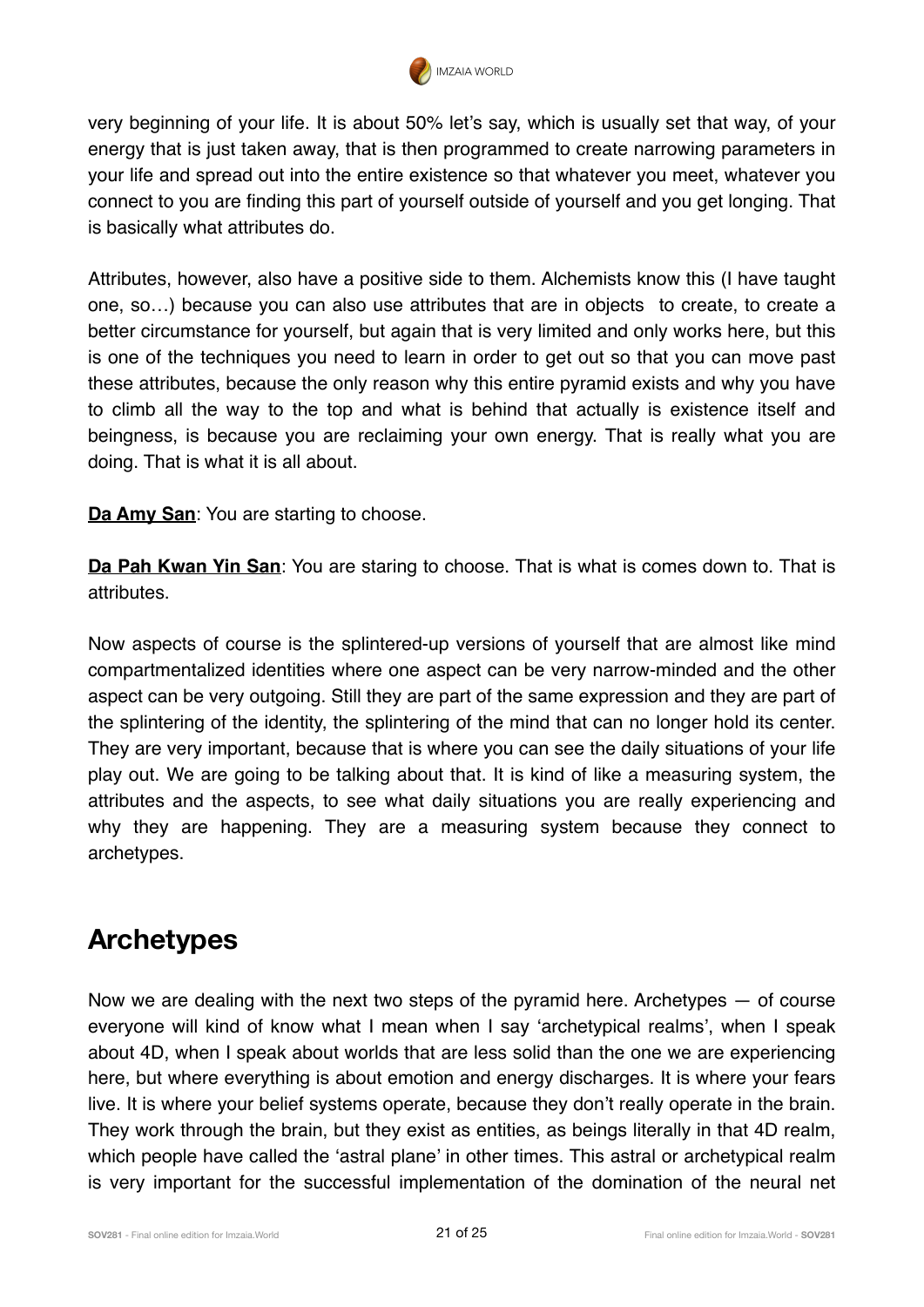

because it is that what people fear, the things that are happening there. That is where the identification pillars come from. You know the gender identification exists in the archetypical. The identification with the authority figures and things of such nature exists there. It is the world of ideas, as Plato has said before, where a leader (let's just say a 'leader') like Obama comes forward or any other president or anyone else in the world who is basically stepping into an authoritarian position, where they come forward and basically project an idea, which isn't theirs to begin with but which is archetypical, and you connect through that to them through your own archetypes. So that is how you kind of get stuck there.

Now the problem with archetypes is that you can have potential sub-archetypes take place when you are dealing with your main pillar identification. I said before this first hour of the class here started that every mind, every personality has about three main pillars in place, which reflect into six, the opposites of themselves, the internal and the external, but the three pillars which actually keep the personality going and create it more and more narrow over time.

So when you are trying to use the SAS Technique – and all of this will become clear to you in the next few hours – when you are trying to use the SAS Technique on something that involves that deep an identification that they have become a main pillar, you will be in those areas of SFR's or sub-frequential realities, as I have just said, so when that happens you end up with sub-archetypes, which is almost like a mirror universe. These subarchetypes, and as we go higher in a minute these sub-illusions (and I will go deeper into all of that in the next segments), they exist only to keep you even more away from what is really happening, you know, to get you even more confused, to put you even deeper down the rabbit hole basically. You are thinking that you are dealing with an archetype of superiority and actually you are dealing with an archetype, that can be something that is completely beyond that, a fetish-based archetype or something where the superiority plays into and you never see it play out. That is because main pillars of course need to be kept in check by this neural net system because when they crash, the entire system goes down, and they don't want that to happen. So you can find that there.

Now these archetypes, they connect to the Grand Illusions, and the Grand Illusions as you know from the Mastering the Grand Illusion Series are Form, Time, Space, Exchange, Death and Separation. They connect to it because for instance an archetype of superiority could (could, not necessarily will have to – there are many pathways that these things can follow) could for instance lock into the Grand Illusion of Exchange, let's say, but it could also have to do with the Grand Illusion of Form. It all depends on what level it is playing out in the archetypes and the attributes etc. Even though for many people, as they must be listening to this they are thinking "OMG. How am I ever going to remember all of that and how am I ever going to be able to apply all of that." This course and this class that we are teaching you and that we are going to be teaching you in the next few weeks for those who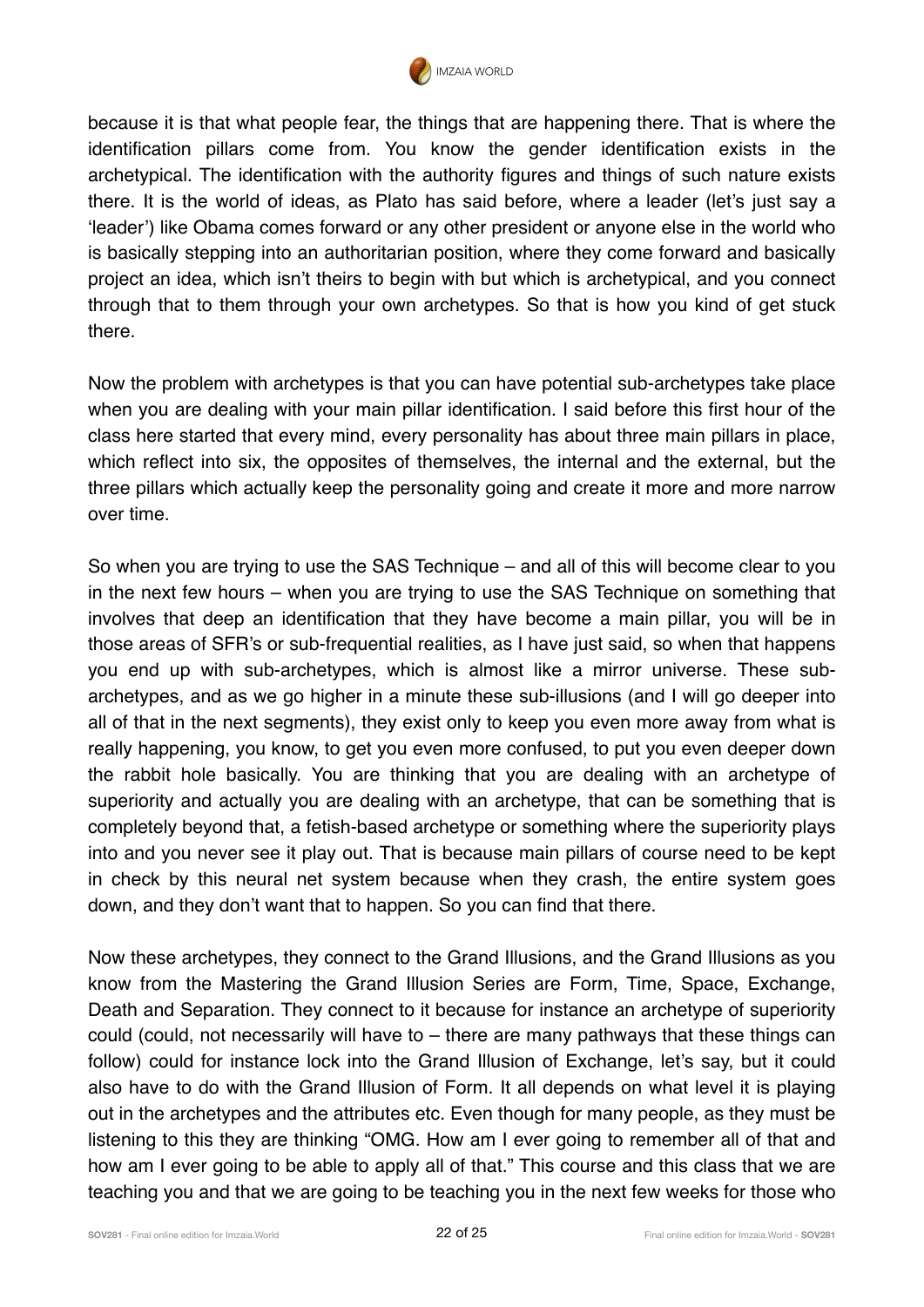

are interested, it is not only about memory retention; we will focus you on becoming intuitively connected to the people you work with so that you don't necessarily have to have everything stored in your brain, but so that you have an access to the space where this information that I am bringing to you all today and in the next few weeks is actually coming from. That is all part of this class and that is definitely going to be part of the classes to come and even the real live ones.

So, anyway, archetypes connect to the Grand Illusions. Again if you are dealing with main pillar identification, you will have sub-archetypes connecting to sub-illusions and then you have to find the correct illusion to find the correct archetype and to go down again on the whole thing.

#### **Identifying the Catalyst**

Okay, so let's say you have identified all of these things that I have just mentioned and you are at the level of the Grand Illusions. Let's say you have identified the Illusion of Exchange as playing a very vital role in this specific neuro-synaptic pathway that you are dealing with. Then you are going to look back onto your daily situation and with the understanding that has now been built up from the daily situations to the Grand Illusions upward, you can start to identify a catalyst because where we are now, we are getting close to the element of truth and that will bring us to life, so we are stepping out of the depth of where we are. You are going to start to see more clearly at this stage of the process.

And now we can see that in the entire depth and entanglement that is existing in everything that I have just said, there is one simple catalyst, one simple catalyst – it can be anything – connecting you from the Illusion of Exchange to for instance the Illusion of Love, Joy or Freedom – always very simple. Why are you in the Illusion of Exchange? Is it because you seek love, joy, or freedom, basically, and the catalyst will tell you.

So then once you are there and you have worked your way up to the minor illusions, you then can come to the truth: Why does this specific neuro-synaptic pathway exist in my brain to begin with? When you get to that truth, that is where my other class that I will be teaching, the Ascension Codes (and that is why they kind of have to be taught side by side) will start to come in, because the Ascension Codes take place in that entire level of truth and basically break you through to the level of life itself.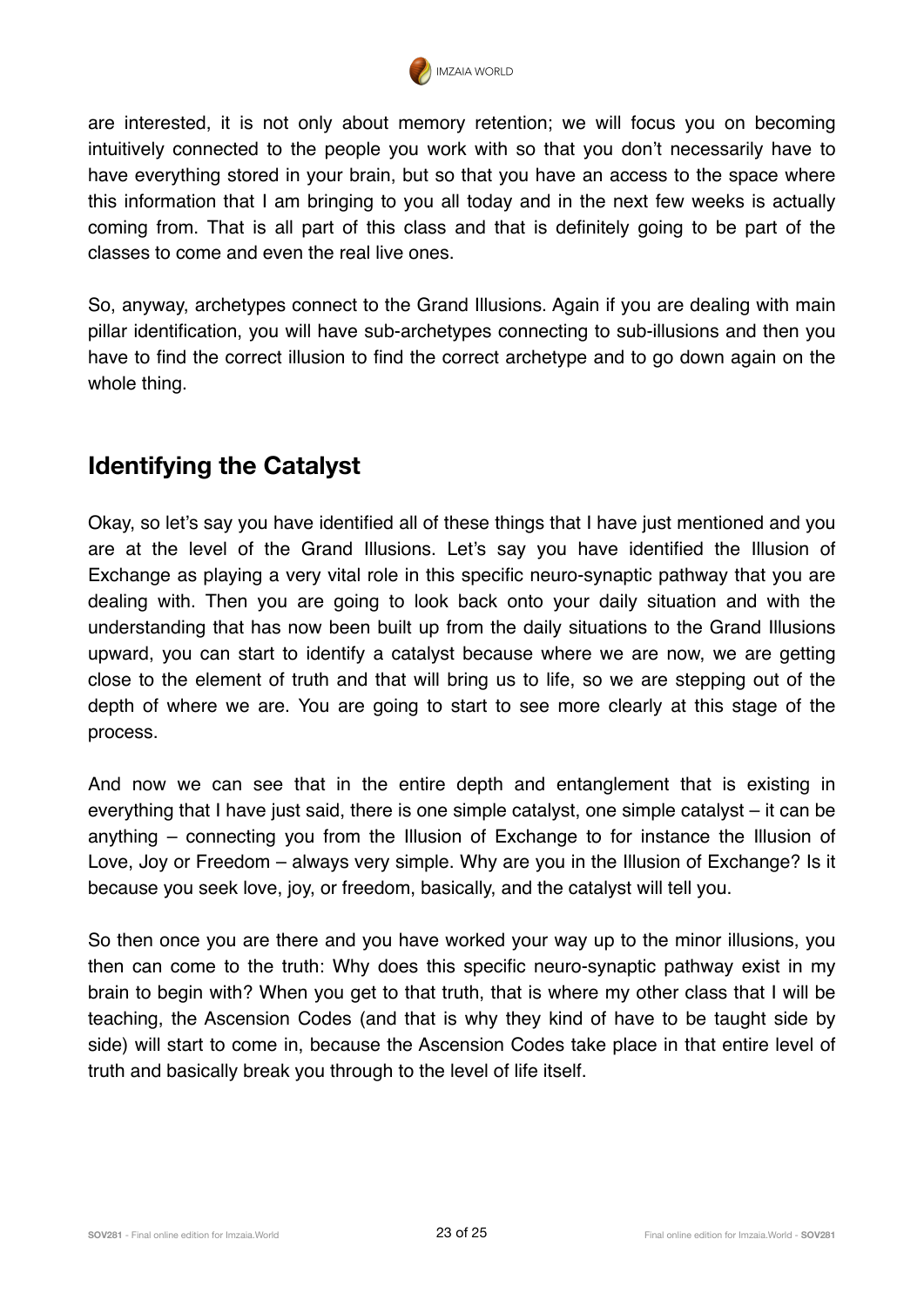

#### **Ascension Codes Personas**

I am not going to go into the depth of the Ascension Codes here, but what I can already say (because it is so connected to this) is that every soul on Earth can come in with twelve major personas, which fall apart in twenty-four different personality types. We have spoken about this in other things that we have done on imzaia.world, but just to remind everyone who is here, or maybe you haven't heard so yet, so let's say for instance you can have a personality type that is a traveler or you can have a personality type that is a destination, when that dualistic fracture that keeps those two separated doesn't exist, they would exist as a persona, which is a conscious personality, if you will. There are only twelve of them. Each splinter up into duality into two personalities each time. There are only twelve of them and they are very elegant and actually quite beautiful and poetic, in the sense that they are called 'White Fire Dragon', 'White Roaring Lion', 'White Spiraling Butterfly', etc. All of that is playing out in that level of truth.

When you go beyond the personas there is a whole new pyramid actually that is happening there, which I am not going into go too deep into now because otherwise I am going to be teaching a different course. There is whole different pyramid happening there that will actually eventually take you all the way up to the three reflections of Self that is your godhead, you know, not the one the Bible said 'the father, the son, and the holy spirit' but you, you and you and those three elements inside of you. That is the level at which breaking through all of this stuff that I have been talking about for the last hour now is all about. That is what we have to offer.

So, Amy San, I think it is time for us to take a short break here.

**Da Amy San**: I really want to just say this is a lot of information and it is a lot of concepts, but you are really going to get it. You are really going to get it. If you start getting the hang of it, it makes sense.

**Da Pah Kwan Yin San**: How did it work for you?

**Da Amy San**: I don't get everything yet.

**Da Pah Kwan Yin San**: Was it very unclear for you at first?

**Da Amy San**: At first yes, I thought I was never going to see through this and then I listened a few times for myself or someone else here and all of a sudden you just start to see, and especially when you go through it yourself. All of a sudden it becomes such a neutral thing that you just can see it.